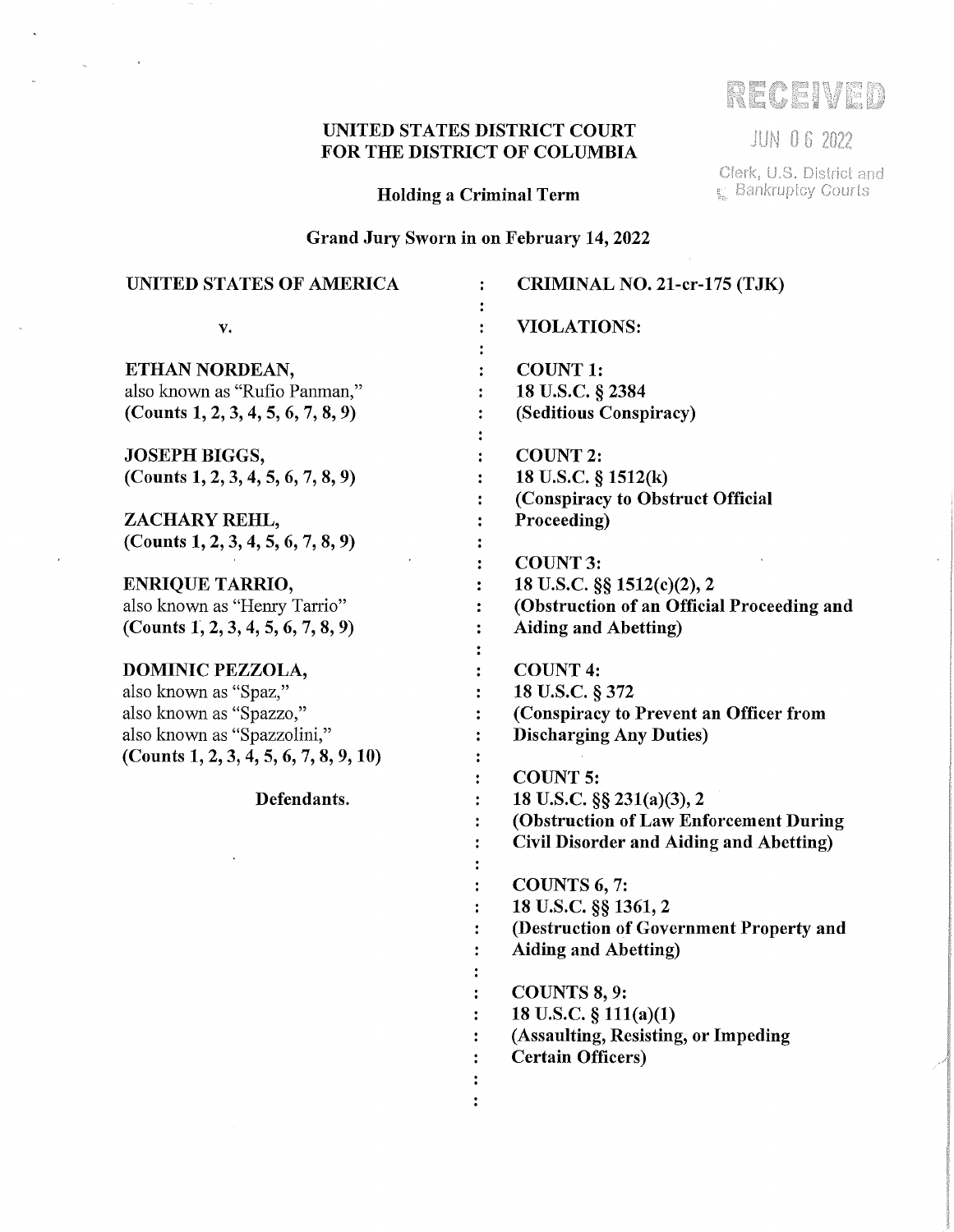- **COUNT 10:**   $\ddot{\cdot}$
- **18 u.s.c. § 2112**   $\ddot{\cdot}$
- **(Robbery of Personal Property of the**
- **United States)**  ÷

#### **THIRD SUPERSEDING INDICTMENT**

The Grand Jury charges that, at all times material to this Indictment, on or about the dates and at or about the times stated below:

#### **Introduction**

#### **The Transfer of Presidential Power in the United States**

**1.** The 2020 United States Presidential Election occurred on November 3, 2020. As of November 7, 2020, the incumbent President Donald J. Trump was projected to have lost the Presidential Election.

2. The United States Constitution and federal statutes codify the procedures and dates governing the transfer of presidential power in the United States. The Twelfth Amendment requires presidential electors to meet in their respective states and certify "distinct lists of all persons voted for as President, and of all persons voted for as Vice-President, and of the number of votes for each."

3. On December 14, 2020, the presidential electors of the Electoral College met in the state capital of each state and in the District of Columbia and formalized the result of the 2020 U.S. Presidential Election: Joseph R. Biden Jr. and Kamala D. Harris were declared to have won sufficient votes to be elected the next President and Vice President of the United States.

4. The Twelfth Amendment also requires that the Vice President "shall, in the presence of the Senate and House of Representatives, open all the certificates and the votes shall then be counted." Title 3, Section 15 of the United States Code provides that the United States Congress must convene during a joint session proceeding ("the Joint Session") at 1 :00 p.m. "on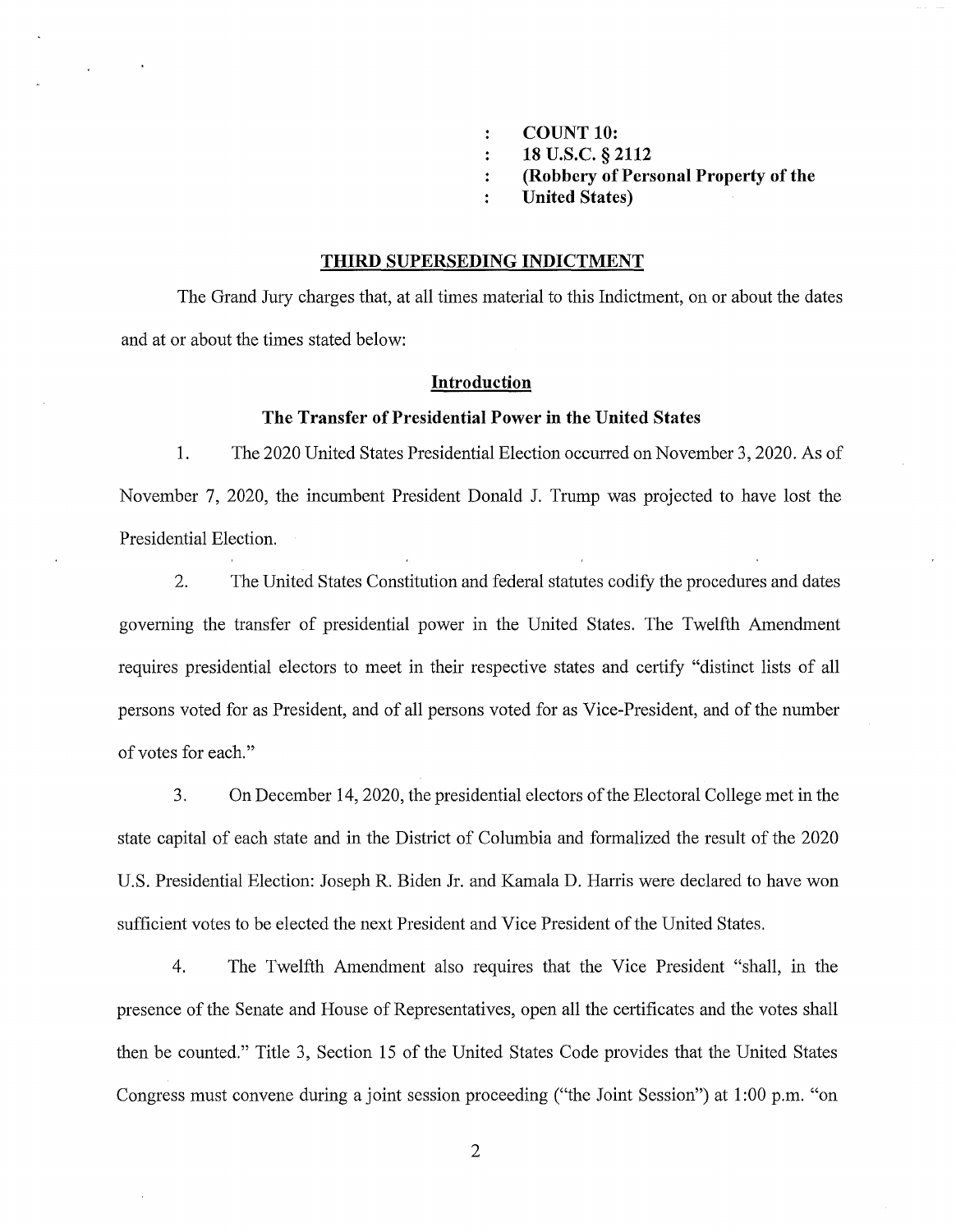the sixth day of January succeeding every meeting of the electors," with the Vice President presiding, to count the electoral votes, resolve any objections, certify their validity, and announce the result ("Certification of the Electoral College vote").

#### **Background**

#### 5. ENRIQUE TARRIO, ETHAN NORDEAN, JOSEPH BIGGS, ZACHARY REHL,

DOMINIC PEZZOLA, Charles Donohoe, and other individuals known and unknown to the grand jury, are affiliated through their membership in the Proud Boys organization. The Proud Boys describes itself as a "pro-Western fraternal organization for men who refuse to apologize for creating the modern world; aka Western Chauvinists." Proud Boys members routinely attend rallies, protests, and other events, some of which have resulted in violence involving members of the group. There is an initiation process for new members of the Proud Boys, and members often wear black and yellow polo shirts or other apparel adorned with Proud Boys logos and slogans to public events.

6. Through at least January 6, 2021, ENRIQUE TARRIO was the national chairman of the Proud Boys organization. Throughout the United States, there are local Proud Boys chapters, which are typically led by chapter "presidents." Each chapter has a degree of autonomy insofar as the president of a local chapter governs that chapter in its geographic location.

7. **ETHAN NORDEAN,** also known as "Rufio Panman," is a 31-year-old resident of Auburn, Washington. On January 6, 2021, NORDEAN was a member of the Proud Boys Elders chapter and president of his local chapter.

8. **JOSEPH BIGGS,** also known as "Sergeant Biggs," is a 38-year-old resident of Ormond Beach, Florida. On January 6, 2021, BIGGS was a member of the Proud Boys and a selfdescribed organizer of certain Proud Boys events.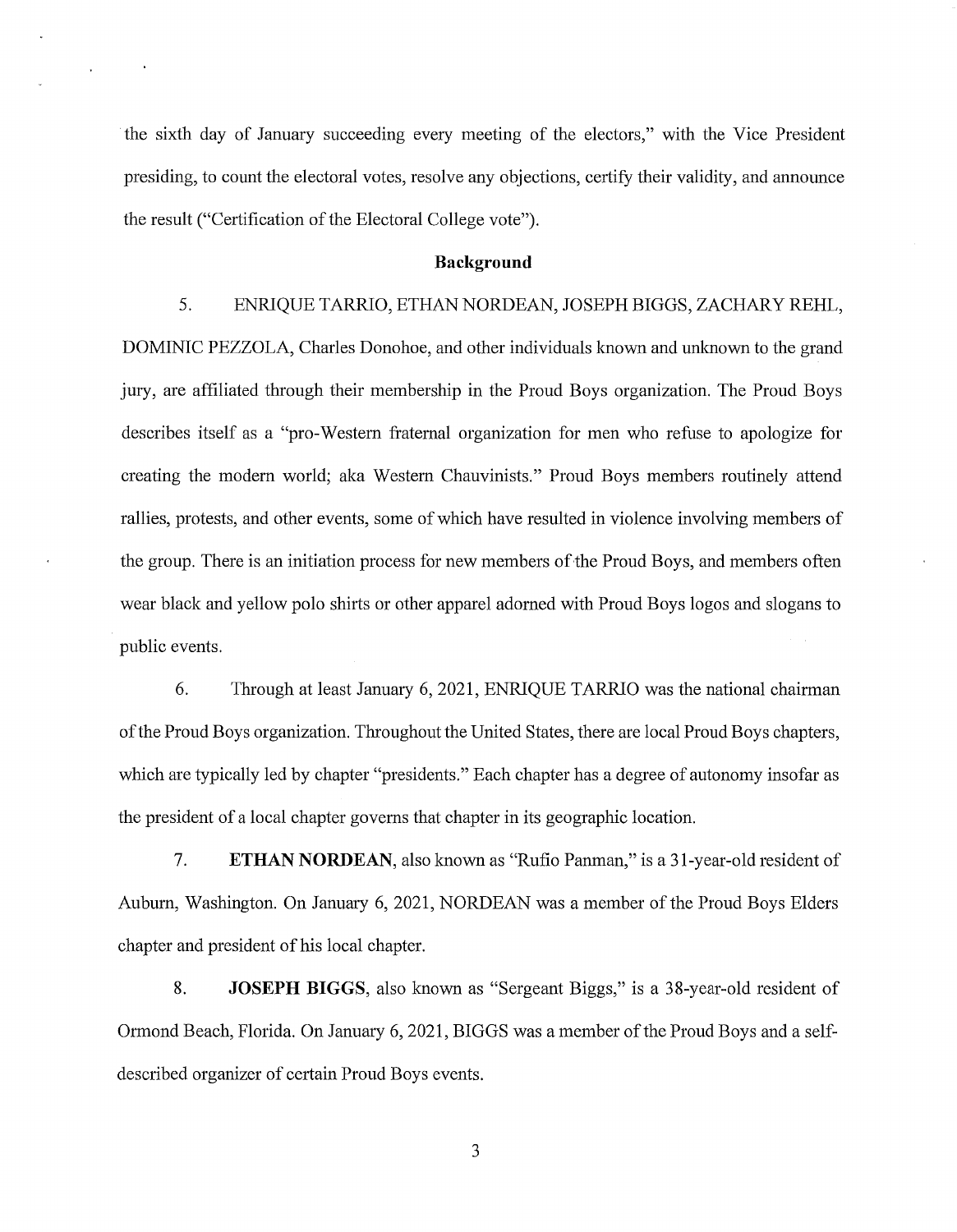9. **ZACHARY REHL** is a 36-year-old resident of Philadelphia, Pennsylvania. On January 6, 2021, REHL was the president of his local chapter of the Proud Boys.

10. **ENRIQUE TARRIO** is a 38-year-old resident of Miami, Florida. On January 6, 2021, TARRIO was the national chairman of the Proud Boys.

11. **DOMINIC PEZZOLA,** also known as "Spaz," also known as "Spazzo," also known as "Spazzolini," is a 44-year-old resident of Rochester, New York, and a member of his local chapter of the Proud Boys.

12. Charles Donohoe is a 34-year-old resident of Kenersville, North Carolina. On January 6, 2021, Donohoe was the president of his local chapter of the Proud Boys.

13. From at least in or around November 2020, TARRIO used his platform as the leader of the Proud Boys to publicly post, statements in response· to the projected results of the 2020 Presidential Election, e.g.:

- a. On November 6, 2020, TARRIO posted a message that read, "The media constantly accuses us of wanting to start a civil war. Careful what the fuck you ask for we don't want to start one...but we will sure as fuck finish one."
- b. On November 12, 2020, TARRIO posted a message that read, "Fuck Unity. No quarter. Raise the black flag."
- c. On November 16, 2020, TARRIO posted a message that read, "If Biden steals this election, [the Proud Boys] will be political prisoners. We won't go quietly... I promise."
- d. On November 25, 2020, TARRIO reposted a social media post by Joe Biden that stated, "We need to remember: We're at war with a virus - not with each other."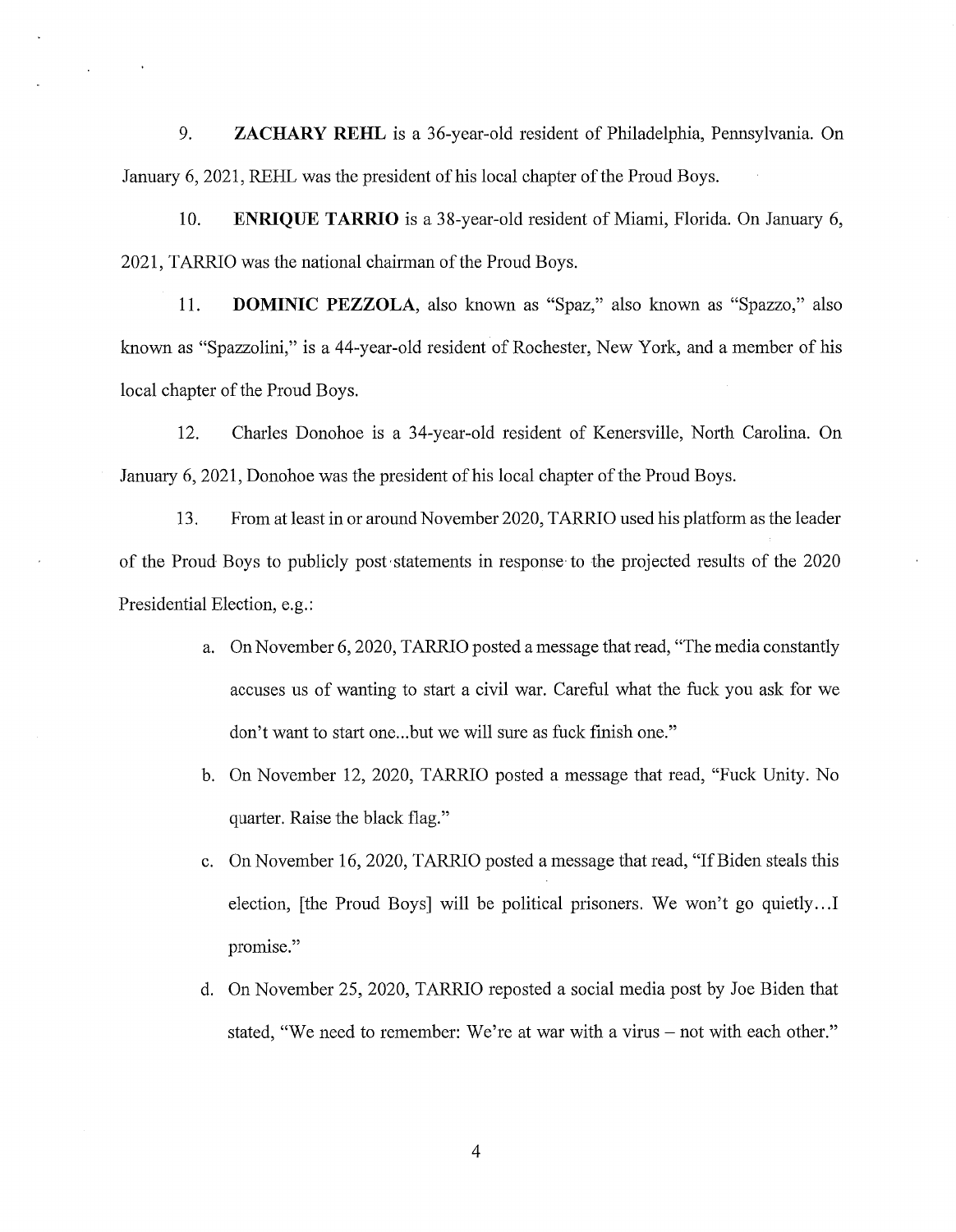TARRIO then posted, "No, YOU need to remember the American people are at war with YOU. No Trump...No peace. No quarter."

14. From at least in or around November 2020, NORDEAN, BIGGS, and REHL used their platform as regional leaders of the Proud Boys to publicly post statements in response to the projected results of the 2020 Presidential Election, e.g.:

- a. On November 5, 2020, BIGGS posted on social media, "It's time for fucking War if they steal this shit," refening to the Presidential election.
- b. On November 24, 2020, BIGGS, in response to a social media post calling for unity in response to the results of the presidential election, posted, "No bitch. This is war."
- c. On November 27, 2020, NORDEAN posted on social media, "We tried playing nice and by the rules, now you will deal with the monster you created. The spirit of 1776 has resurfaced and has created groups like the Proudboys and we will not be extinguished. We will grow like the flame that fuels us and spread like love that guides us. We are unstoppable, unrelenting and now ... unforgiving. Good luck to all you traitors of this country we so deeply love  $\dots$  you're going to need it."
- d. On November 27, 2020, REHL posted on social media, "Hopefully the firing squads are for the traitors that are trying to steal the election from the American people."

15. On December 12, 2020, TARRIO and other members of the Proud Boys attended an election-related rally, sometimes referred to as a "Million MAGA" rally, in Washington, D.C. The December 12 rally was organized as a protest of the presidential election, and the date of the protest coincided with the certification of the Electoral College results in each of the fifty states.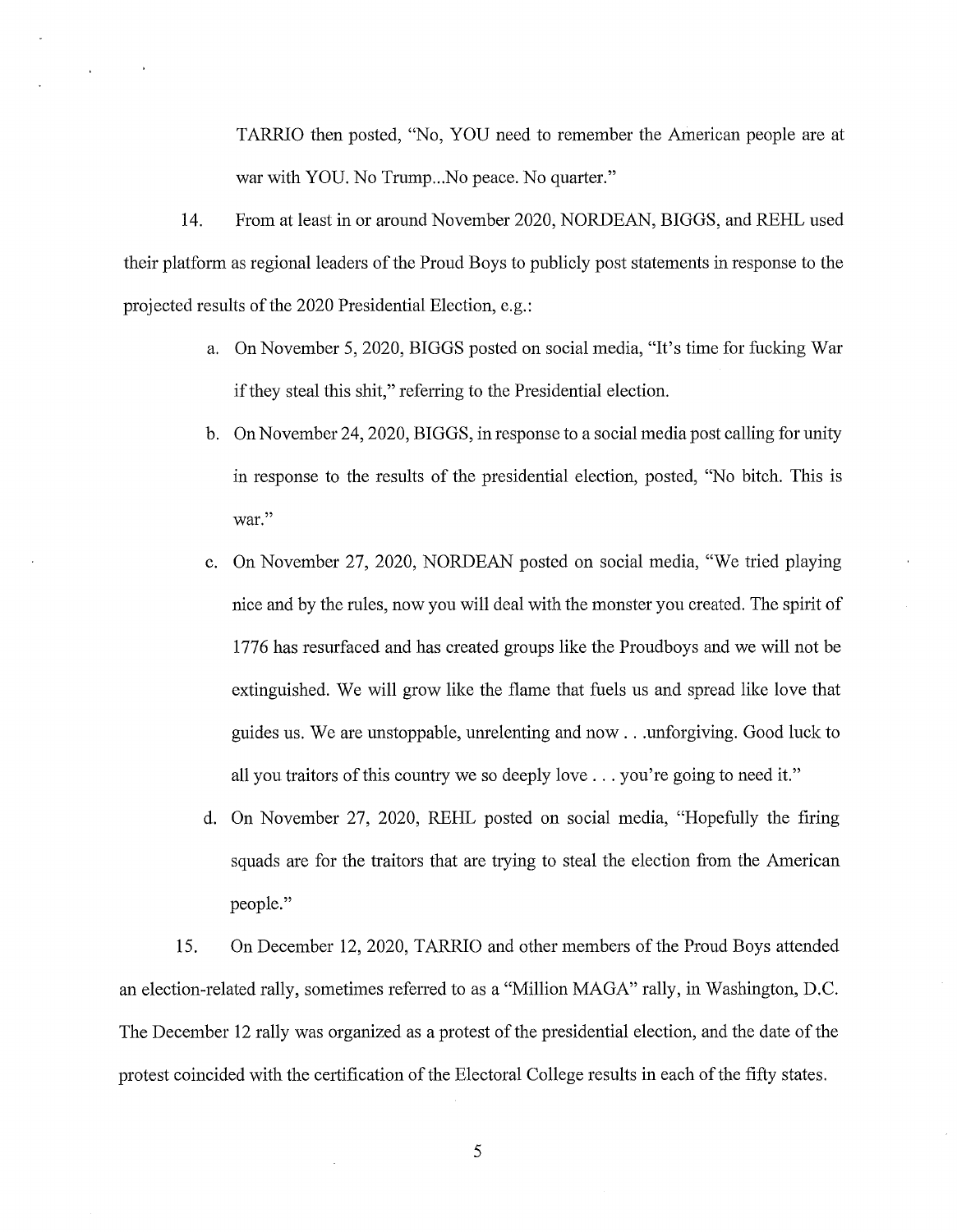16. While in Washington, D.C. on December 12, 2020, several Proud Boys were involved in an altercation in which Proud Boys members were injured, including a knife wound suffered by PERSON-I.

17. While in the District of Columbia on December 12, 2020, TARRIO participated with a group that included members of the Proud Boys in the theft and destruction of a banner that read, "#BLACKLIVESMATTER," which was property of Asbury United Methodist Church in Washington, D.C.

18. On December 17, 2020, TARRIO posted a message on social media in which he admitted that he was the "person responsible for the buming" of the banner. TARRIO claimed that he took action because he would not "standby and watch them bum another city." TARRIO ended his message by stating, "Come get me if you feel like what I did was wrong. We'll let the public decide."

19. On December 19, 2020, plans were announced for a Stop the Steal protest event in Washington, D.C., on Januaty 6, 2021, to coincide with Congress's Certification of the Electoral College vote.

20. Beginning in late December 2020, TARRIO and a handful of other members of the Proud Boys created a new chapter for the Proud Boys that would consist of members from across the country. The new chapter was referred to as the Ministry of Self Defense or MOSD ("MOSD"). TARRIO described the MOSD as a "national rally planning" chapter that would include only "hand selected members."

21. The small group of leadership of the MOSD included TARRIO, NORDEAN, BIGGS, REHL, and Donohoe. Immediately after fotming the MOSD, TARRIO and the leadership of the MOSD began preparations for Januaty 6, 2021. TARRIO also created an encrypted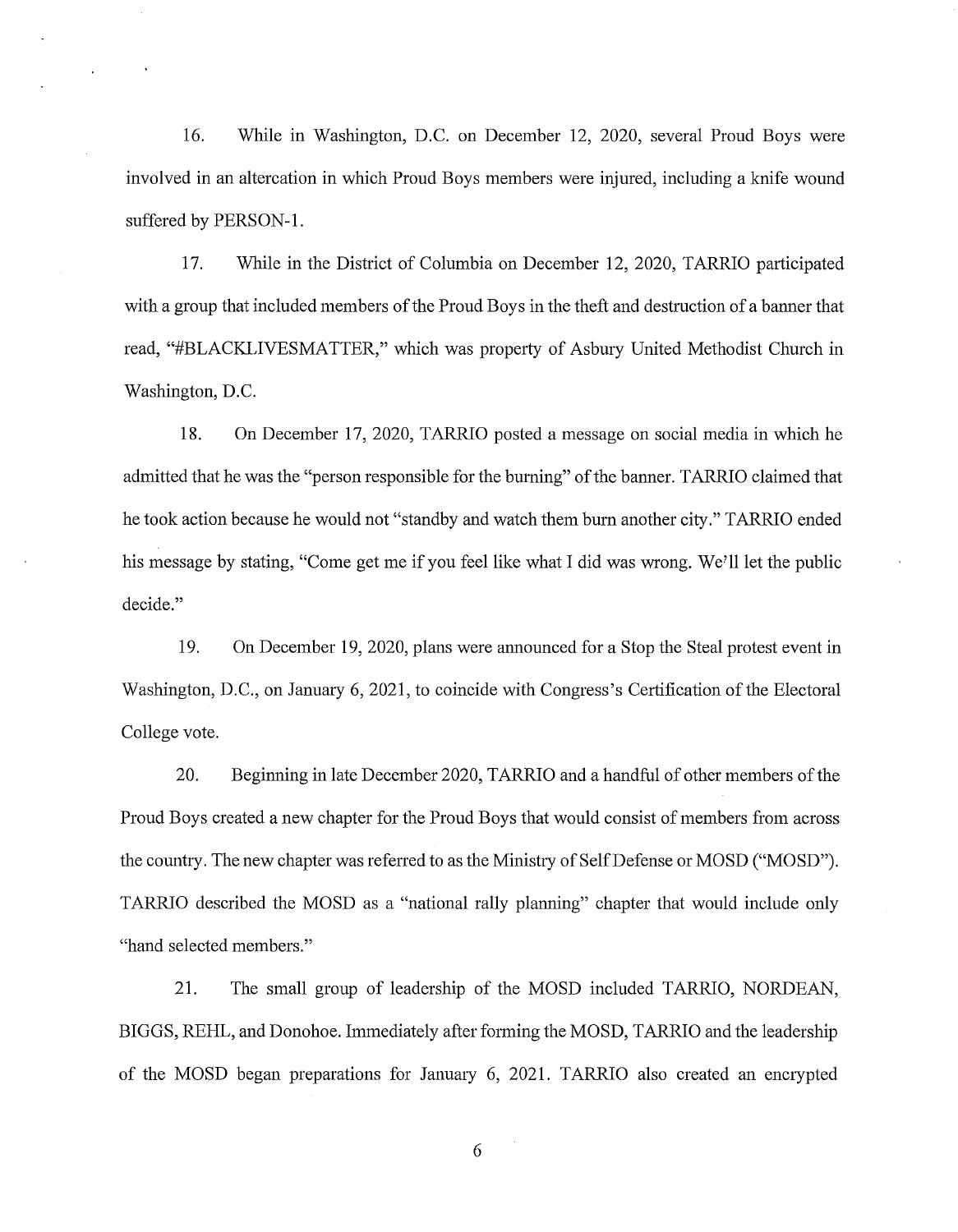messaging group for MOSD leaders (the "MOSD Leaders Group") where MOSD leaders could communicate.

22. On January 4, 2021, TARRIO was arrested in Washington, D.C., and charged with destruction of property and possession of two large capacity magazines in D.C. Superior Court. He was briefly detained after his arrest. TARRIO was released at approximately 5 p.m. on January 5, after having been ordered to leave the District of Columbia.

23. TARRIO did not immediately comply with the order to leave the District of Columbia. After being turned away from the Phoenix Park Hotel, TARRIO travelled to a nearby underground parking garage, where he met with Elmer Stewart Rhodes III, the founder and leader of the Oath Keepers, and other individuals known and unknown to the grand jury, for approximately 30 minutes. During this encounter, a participant referenced the Capitol.

24. Thereafter, TARRIO left the District of Columbia and travelled to Baltimore, Maryland. Subsequently, TARRIO's designated MOSD leaders, and other individuals whose identities are known to the grand jury, carried out the MOSD leadership's objective.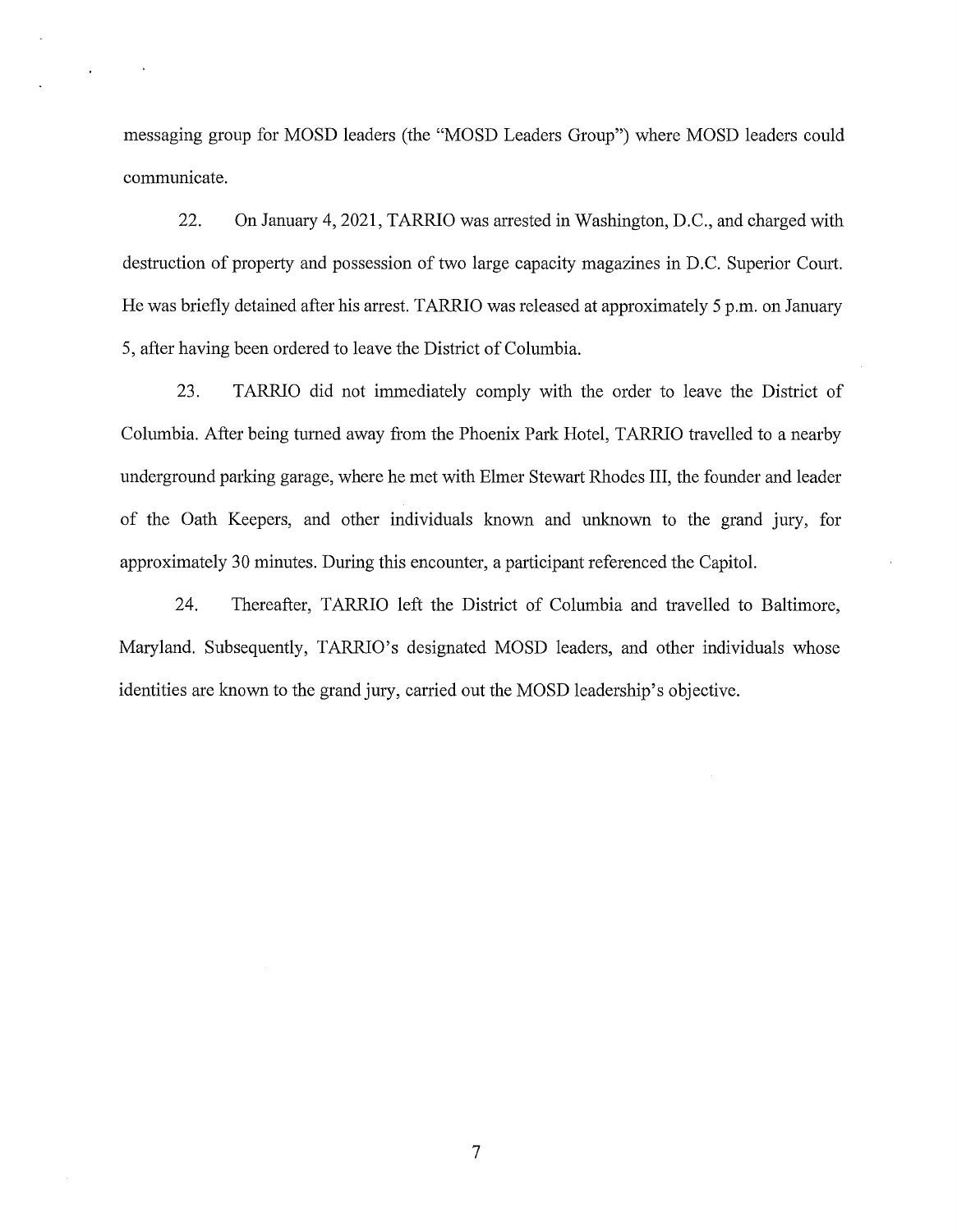#### **COUNT ONE (18 u.s.c. § 2384) (Seditious Conspiracy)**

 $\mathcal{L}^{\pm}$ 

25. The introductory allegations set forth in paragraphs 1 through 24 are re-alleged and incorporated by reference as though set forth herein.

#### **The Conspiracy**

26. From in and around December 2020, through in and around January 2021, in the District of Columbia and elsewhere, the defendants,

# **ETHAN NORDEAN, JOSEPH BIGGS, ZACHARY REHL, ENRIQUE TARRIO, and DOMINIC PEZZOLA,**

did knowingly conspire, confederate, and agree, with other persons known and unknown to the Grand Jury, to oppose by force the authority of the Government of the United States and by force to prevent, hinder, and delay the execution of any law of the United States.

#### **Purpose of the Conspiracy**

27. The purpose of the conspiracy was to oppose the lawful transfer of presidential power by force, by opposing the authority of the Government of the United States and by preventing, hindering, or delaying by force the execution of the laws governing the transfer of power, including the Twelfth Amendment to the Constitution and Title 3, Section 15 of the United States Code.

#### **Manner and Means**

28. TARRJO, NORDEAN, BIGGS, REHL, Donohoe, and PEZZOLA, with others whose identities are known and unknown to the grand jury, carried out the conspiracy through the following manner and means, among others, by: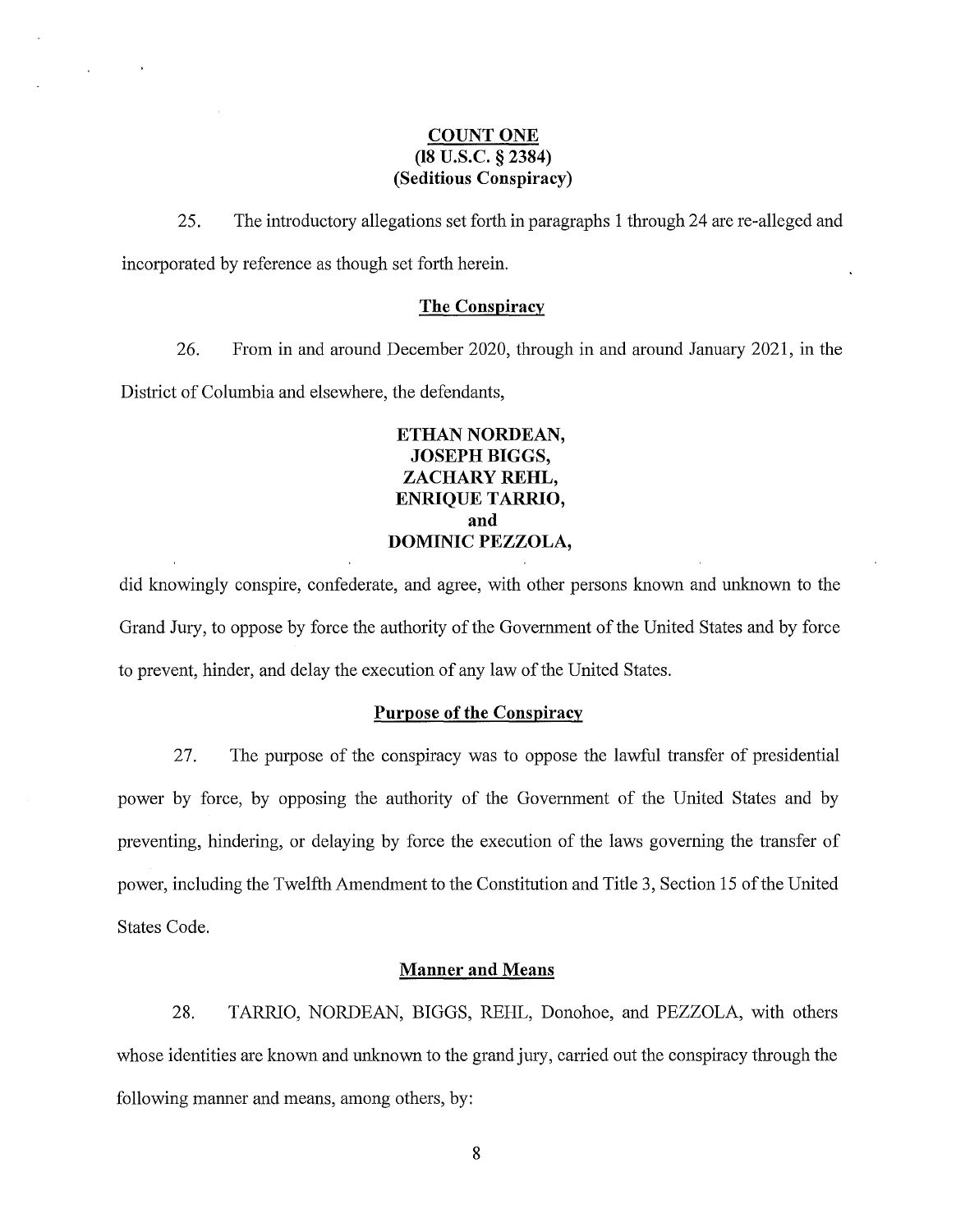- a. Encouraging members of the Proud Boys and others to attend the Stop the Steal protest in Washington, D.C., on January 6;
- b. Using websites, social media, and other electronic communications to raise funds to support travel and equipment purchases for the trip to Washington, D.C.;
- c. Obtaining paramilitary gear and supplies-including concealed tactical vests, protective equipment, and radio equipment—for the January 6 attack;
- d. Dressing "incognito" on January 6, rather than wearing Proud Boys colors that had been prominently displayed at previous events;
- e. Traveling to Washington, D.C., prior to the January 6 attack;

 $\sim$   $-$ 

 $\mathbf{A}^{\mathrm{eff}}$ 

- f. Engaging in meetings and encrypted communications in Washington, D.C., in the days leading up to January 6, and on the morning of January 6, to plan for the January 6 attack;
- g. Using programmable handheld radios, encrypted messaging applications, and other communications equipment to communicate and coordinate the January 6 attack;
- h. Directing, mobilizing, and leading members of the crowd onto Capitol grounds and into the Capitol;
- i. Dismantling metal barricades that had been deployed to demarcate a restricted area to protect law enforcement and occupants of the Capitol;
- j. Storming past barricades, Capitol Police, and other law enforcement officers in efforts to disrupt the proceedings at the Capitol;
- k. Destroying property, including a metal fence and a window; and
- 1. Assaulting law enforcement officers.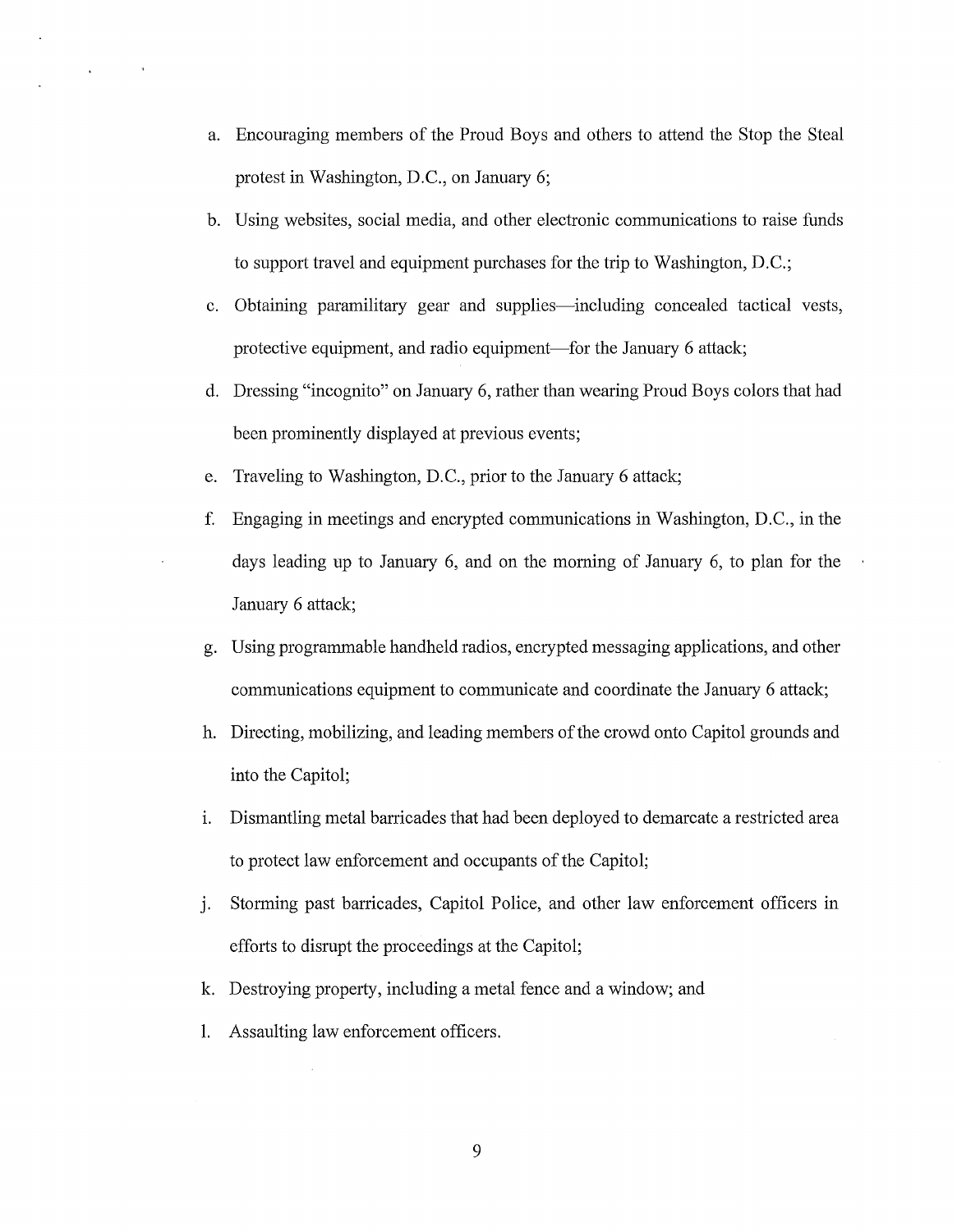#### **Acts in Furtherance of the Conspiracy**

29. On December 19, 2020, shortly after plans for the rally on January 6 were publicly announced, BIGGS sent a private message to TARRIO in which he stated that the Proud Boys "recruit losers who wanna drink." BIGGS suggested, "Let's get radical and get real men."

30. The next day, on December 20, 2020, TARRIO created an encrypted message group called MOSD, which included NORDEAN, BIGGS, REHL, Donohoe, PERSON-2, and PERSON-3. PERSON-I was subsequently added to the message group for MOSD leaders (the "MOSD Leaders Group"). TARRIO explained that the MOSD was a "national rally planning committee" of the Proud Boys that would include "hand selected members."

31. On December 20, 2020, PERSON-3 posted a message to the MOSD Leaders Group that stated, "I am assuming most of the protest will be at the capital building given what's going, on inside." In response, TARRIO proposed a video chat, which would take place on December 21, to discuss the MOSD and January 6.

32. On December 26, 2020, TARRIO announced that the leadership of the MOSD would reside in two, 3-man councils that would work together. The Marketing Council consisted ofTARRIO, BIGGS, and NORDEAN. The Operations Council included REHL and PERSON-3. Other members of MOSD leadership, such as Donohoe, PERSON-I, and PERSON-2, were designated regional leaders.

33. On December 27, 2020, TARRIO created another encrypted messaging group to recruit potential members of the MOSD (the "MOSD Prospect Group"). TARRIO stressed that members of the chapter were expected to follow directions of MOSD leadership, which TARRIO and others emphasized by telling members, among other things, to "Fit in  $[]$  or fuck off."

34. On December 27, 2020, Donohoe reposted a message to prospective members in the MOSD Prospect Group in which he stated that the D.C. government was expected to limit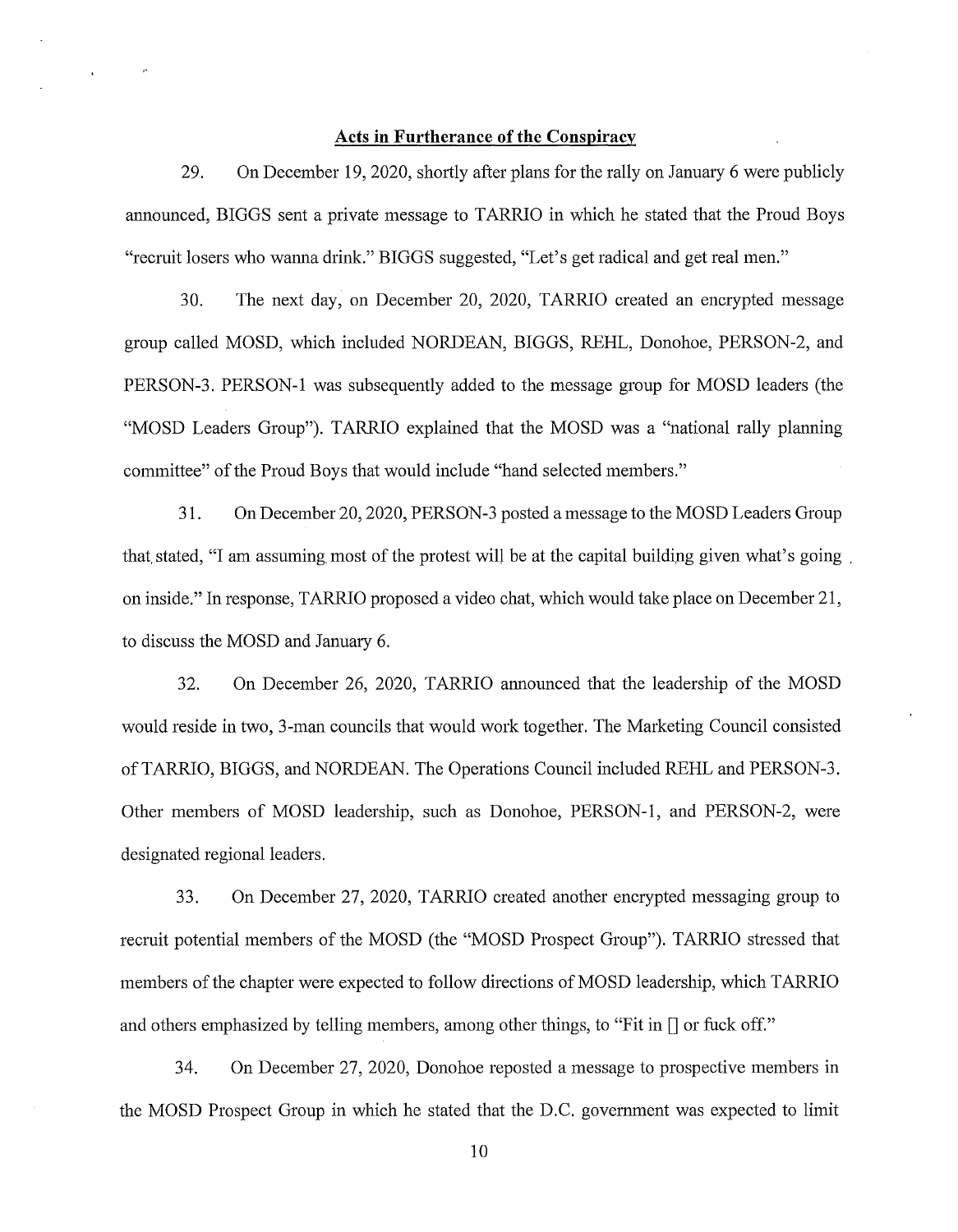access to Washington, D.C., on January 6. Donohoe's message stated "They want to limit the presence so that they can deny Trump has the People's support. We can't let them succeed. This government is run FOR the People, BY the People....Congress needs a reintroduction to that fact."

35. On December 27, 2020, NORDEAN created an online crowdfunding campaign that solicited donations for "Protective gear and communications" to be used by the Proud Boys on January 6, 2021. NORDEAN shared a link to this crowdsourcing campaign on his social media page and encouraged others to share it on their social media pages.

36. On December 28, 2020, TARRIO posted a message in the MOSD Prospect Group in which he stated that the "DC trip" would consist of "two groups"—the MOSD and everyone else-and that no one should be in colors.

37. On December 29, 2020, TARRIO posted a message on social media that the Proud Boys planned to "turn out in record numbers on Jan 6th but this time with a twist .... We will not be wearing our traditional Black and Yellow. We will be incognito and we will be spread across downtown DC in smaller teams. And who knows . . . we might dress in all BLACK for the occasion." At different times, NORDEAN, BIGGS, REHL, and Donohoe reiterated that Proud Boys members should avoid wearing Proud Boys colors on January 6, 2021.

38. On December 29, 2020, TARRIO posted a message to the MOSD Prospect Group to notify prospective members of a virtual meeting on December 30 to explain "how this all works." TARRIO advised the group that the MOSD "will have a top down structure" and advised prospects that, "if that's something you're not comfortable with" they should not bother attending the live session. TARRIO advised that "upper tier leadership" would consist of a three-person "Operations" section led by REHL, PERSON-3 and one other person. TARRIO advised that the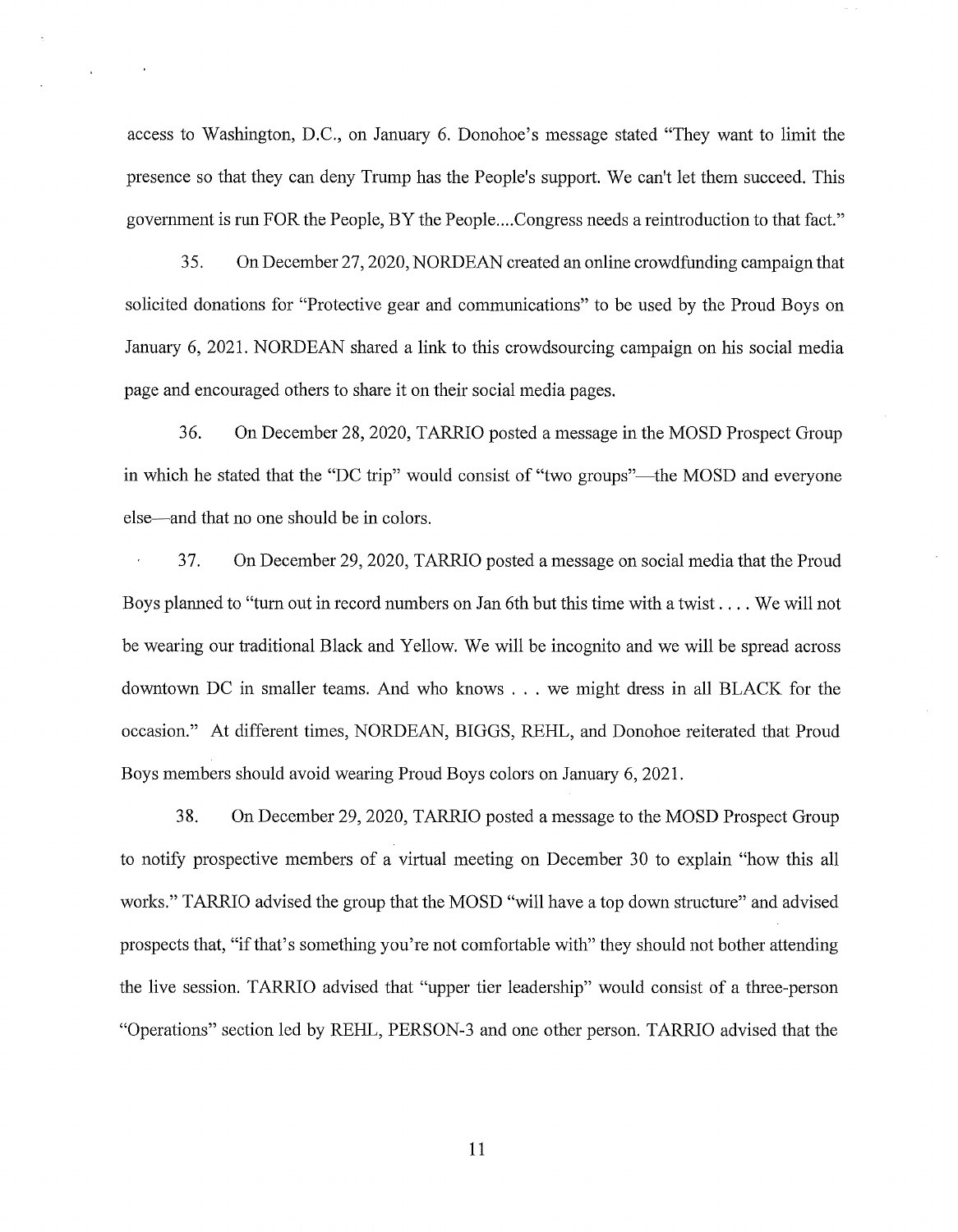"Marketing" section would be led by TARRIO, BIGGS, and NORDEAN. TARRIO advised that the "second tier" leadership would consist of eight regional members.

39. On December 29, 2020, PEZZOLA sent a direct message to TARRIO on an encrypted messaging system: "Hey boss, [I'm] one of the guys bringing the [decorative] shield down ... I'll be in dew a few other brothers from NY."

40. On December 30-31, 2020, PEZZOLA traveled to North and South Carolina, to visit PERSON-1. PEZZOLA brought with him a decorative shield to present to PERSON-1.

41. Between December 30 and December 31, 2020, TARRIO communicated multiple times with an individual whose identity is known to the grand jury. On December 30, 2020, this individual sent TARRIO a nine-page document titled, "1776 Returns." The document set forth a plan to occupy a few "cmcial buildings" in Washington, D.C., on January 6, including House and Senate office buildings around the Capitol, with as "many people as possible" to "show our politicians We the People are in charge." After sending the document, the individual stated, "The revolution is important than anything." TARRIO responded, "That's what every waking moment consists of ... I'm not playing games."

42. On December 30, 2020, TARRIO convened a video call for prospective members of the MOSD. TARRIO, Donohoe, and others in MOSD leadership emphasized that members of the MOSD were to follow the commands of leadership. Once again, TARRIO and others in MOSD leadership advised prospective members that they could "fit in or fuck off." REHL warned prospective members that January 6 was going to be a "completely different operation" and that the Proud Boys would not be conducting a "night march and flexing our [arms] and shit."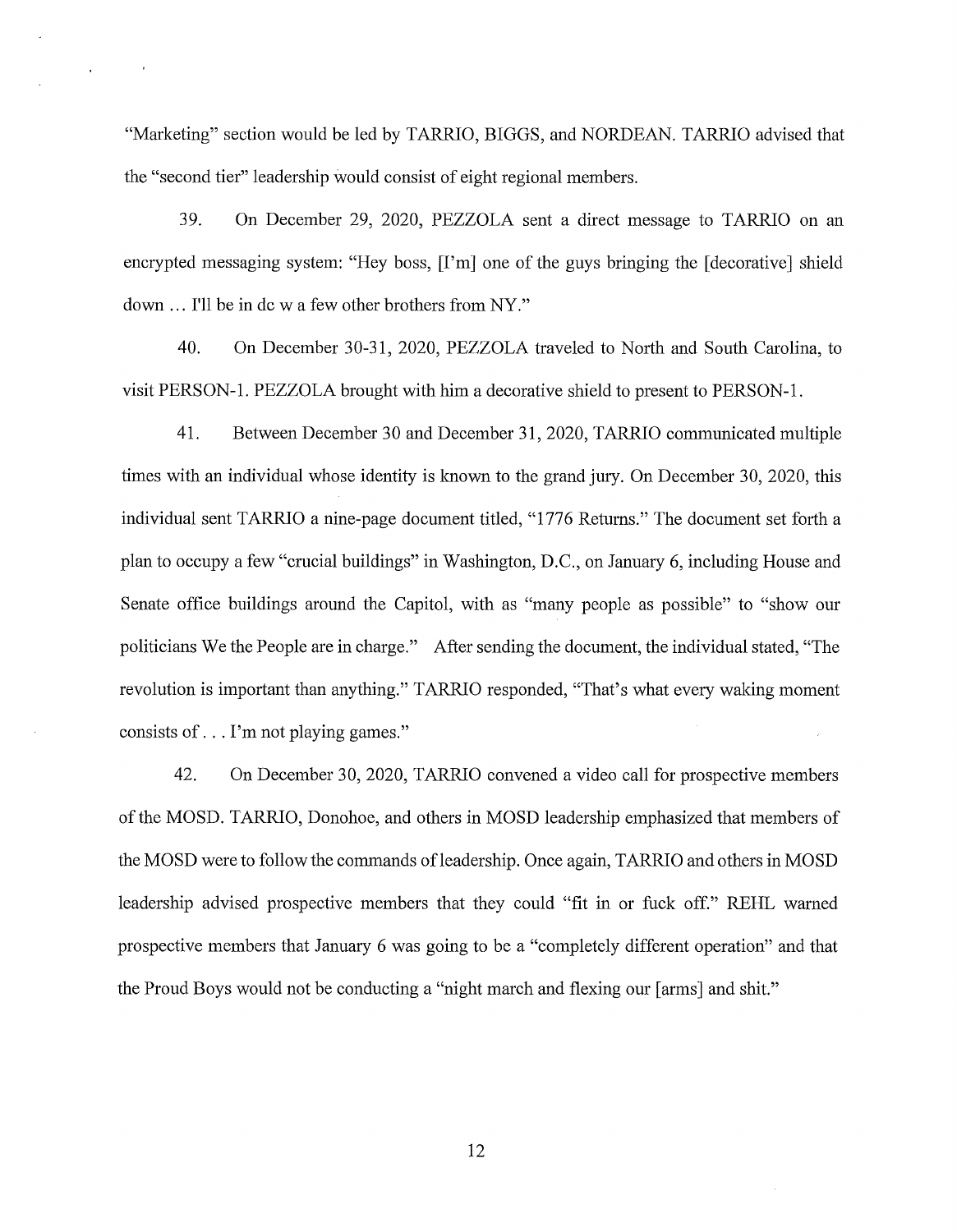43. On December 30, 2020, REHL posted a link to an online fundraiser with the campaign name of "Travel Expenses for upcoming Patriot Events." The campaign generated over \$5,500 in donations between December 30, 2020, and January 4, 2021.

 $\lambda$ 

44. On December 31, 2020, TARRIO posted a picture of PEZZOLA from the December 12 event in Washington, D.C. Along with the picture, TARRIO posted the message: "Lords of War. #J6 #J20," which hashtags were an apparent reference to January 6, 2021, the date of the Certification of the Electoral College vote, and Januaty 20, 2021, the date of the Presidential Inauguration

45. On January 1, 2021, TARRIO posted separate messages on social media that read, "Let's bring this new year with one word in mind...Revolt" and later, "New Years Revolution."

46. On January 2, 2021, TARRIO created an encrypted message group for recruits who had been accepted to become members of the MOSD ("MOSD Members Group"). TARRIO posted a message that read, "Open for business." The group included at least 65 members, including TARRIO, NORDEAN, BIGGS, REHL, Donohoe, and PERSONS 1-3, PEZZOLA was subsequently added to the MOSD Members Group by PERSON-I.

47. On January 2, 2021, TARRIO provided NORDEAN with photographs of a family member's debit card so that NORDEAN could book his flight to Washington, D.C. NORDEAN used the debit card to book his flight.

48. On January 3, 2021, members of the MOSD exchanged messages in the MOSD Members Group various statements about attacking the Capitol. In response to the question, "what would they do [if] 1 million patriots stormed and took the capital building. Shoot into the crowd? I think not," PERSON-3 stated, "They would do nothing because they can do nothing."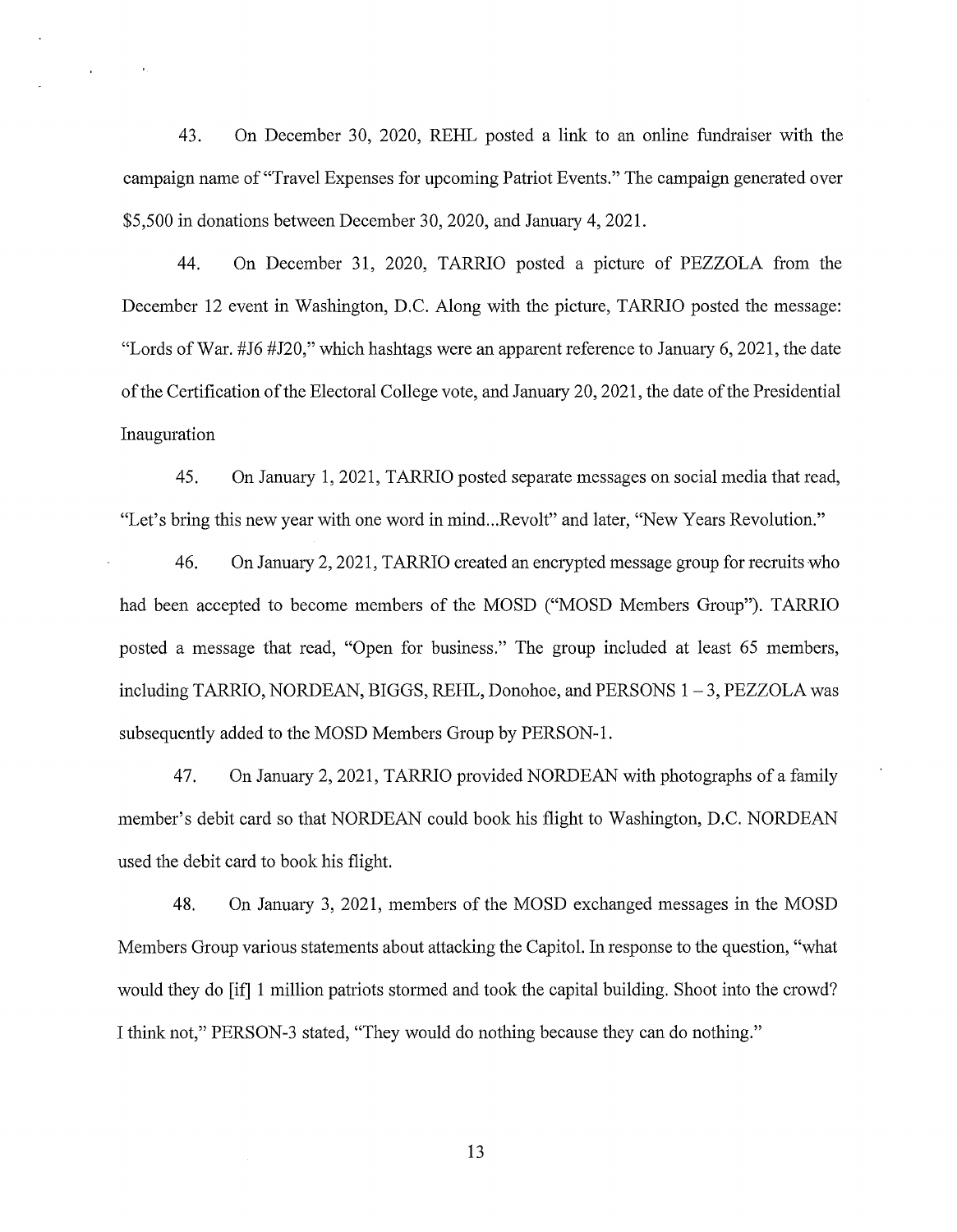49. On January 3, as efforts to plan for January 6 intensified in the MOSD leadership chat, TARRIO stated in the MOSD Leaders Group that he wanted to wait until January 4 to make final plans. In response, at 7:10 p.m., PERSON-3 posted a voice note to the MOSD Leaders Group in which he stated:

> I mean the main operating theater should be out in front of the house of representatives. It should be out in front of the Capitol building. That's where the vote is taking place and all of the objections. So, we can ignore the rest of these stages and all that shit and plan the operations based around the front entrance to the Capitol building. I strongly recommend you use the national mall and not Pennsylvania avenue though. It's wide-open space, you can see everything coming from all angles.

REHL responded that the Capitol was a "good start."

50. On January 4, 2021, TARRIO posted a voice note to the MOSD Leaders Group at 7:36 a.m. in which he stated, "I didn't hear this voice note until now, you want to storm the Capitol."

51. On January 4, 2021, within one hour of TARRIO's arrest pursuant to a warrant issued by D.C. Superior Court, Donohoe created a new group on the encrypted messaging application for MOSD leadership ("New MOSD Leaders Group") that did not initially include TARRIO. Donohoe then advised the other leaders, "Each one of us should personally clear our history of that MOSD chat." REHL responded, "you gotta manually delete each message from each chat" and then added, "since [TARRIO] knew the cops were for him, hopefully he logged outta" the encrypted messaging service. Donohoe responded, "Well at least they won't get our boots on ground plans because we are one step ahead of them."

52. Donohoe then created a new group on the encrypted messaging application for the MOSD members and advised the group to leave the earlier group because "we are nuking that one." PERSON-3 subsequently advised that he had "removed everyone from the other group" and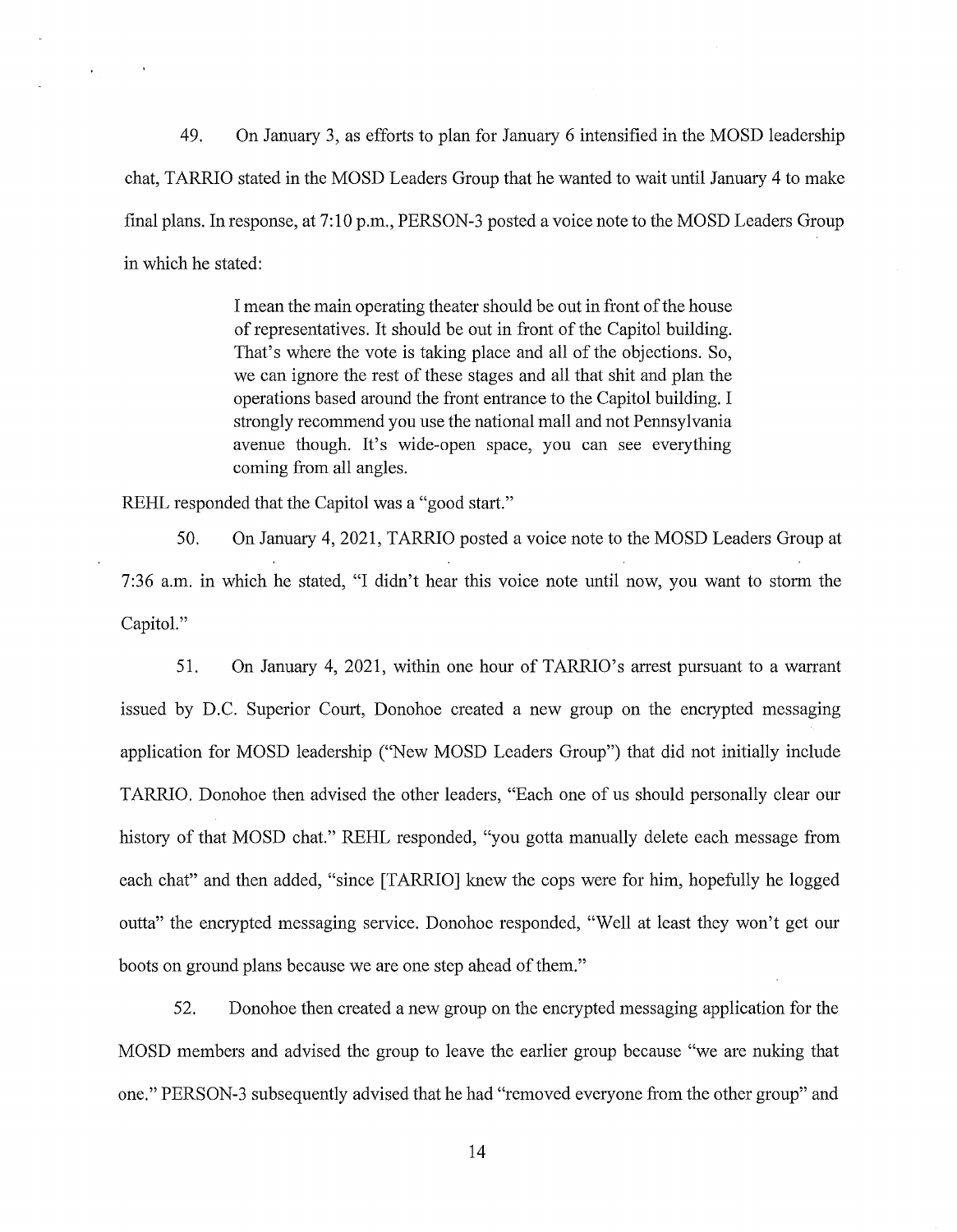that it had been "nuked." After its creation, the new MOSD members group ("New MOSD Members Group") included approximately 90 participants in total, including NORDEAN, BIGGS, REHL, Donohoe, PEZZOLA, and PERSONS  $1 - 3$ .

 $\lambda$ 

53. At 7:15 p.m. on January 4, Donohoe posted a message on New MOSD Members Group that read, "Hey have been instructed and listen to me real good! There is no planning of any sorts. I need to be put into whatever new thing is created. Everything is compromised and we can be looking at Gang charges." Donohoe then wrote, "Stop everything immediately" and then "This comes from the top." Donohoe's messages in the New MOSD Members Group repeated those posted by a participant in the MOSD Members Group.

54. On Januaiy 4, 2021, at 8:20 p.m., PERSON-2 posted a message in the New MOSD Leaders Group: "We had originally planned on breaking the guys into teams. Let's start divying them up and getting baofeng channels picked out." Baofeng is a manufacturer of handheld radios and other communications equipment.

55. On January 5, 2021, at 1 :23 p.m., PERSON-I created a new encrypted messaging group entitled "Boots on Ground" to be used by Proud Boys members in Washington, D.C. In total, over sixty users participated in the Boots on Ground group, including NORDEAN, BIGGS, REHL, Donohoe, PEZZOLA, and PERSONS 1 - 3.

56. On January 5, 2021, at 5:25 p.m., BIGGS posted a message to the Boots on Ground group that read, "Just trying to get our numbers. So we can plan accordingly for tonight and go over tomorrow's plan."

57. On January 5, 2021, at 5:52 p.m., BIGGS posted a message to the Boots on Ground group that read: "We are trying to avoid getting into any shit tonight. Tomorrow's the day" and then "I'm here with rufio and a good group[.]"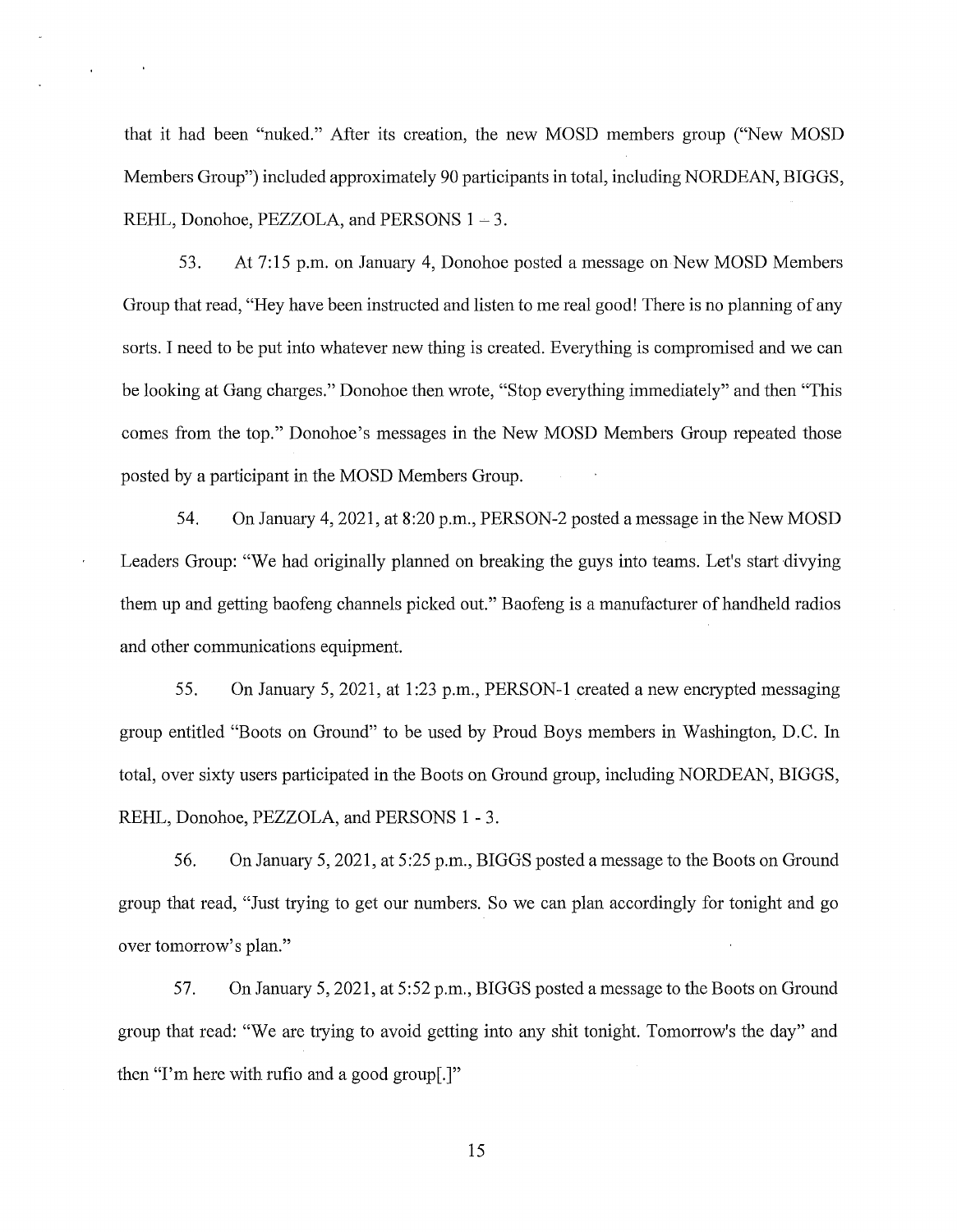58. In response to a question from a participant in the New MOSD Leaders Group, REHL, who travelled to Washington, D.C., on January 5, 2021, stated that he was bringing multiple radios with him, and that there was a person who was planning to program the radios later that evening.

59. At 8:00 p.m., PEZZOLA posted a message on Boots on Ground that stated, "Anybody need coms programmed hit me up."

60. On Januaiy 5, 2021, at 8:27 p.m., an MOSD member who was in Washington, D.C. with NORDEAN and BIGGS posted a message to New MOSD Members Group that read: "Everyone needs to meet at the Washington Monument at 10am tomorrow morning! Do not be late! Do not wear colors! Details will be laid out at the pre meeting! Come out at as patriot!" The same message was posted by PERSON-1 in the Boots on Ground group at 8:28 p.m.

61. At 9:03 p.m., REHL notified NORDEAN, BIGGS, Donohoe and others that he had arrived in Washington, D.C. Donohoe responded by requesting one of the radios that REHL had brought.

62. At 9:09 p.m., PERSON-2 broadcast a message to New MOSD Leaders Group that read: "Stand by for the shared baofeng channel and shared zello channel, no Colors, be decentralized and use good judgement until further orders." PERSON-2 then stated, "Rufio [NORDEAN] is in charge, cops are the primary threat, don't get caught by them or BLM, don't get drunk until off the street." PERSON-2 then provided a specific radio frequency of 477.985. Donohoe reposted the same three messages on the New MOSD Members Group at 9:11 p.m.

63. At 9:17 p.m., BIGGS posted a message on the New MOSD Leaders Group that read, "We just had a meeting woth a lot of guys. Info should be coming out" and then posted "Just spoke with Enrique."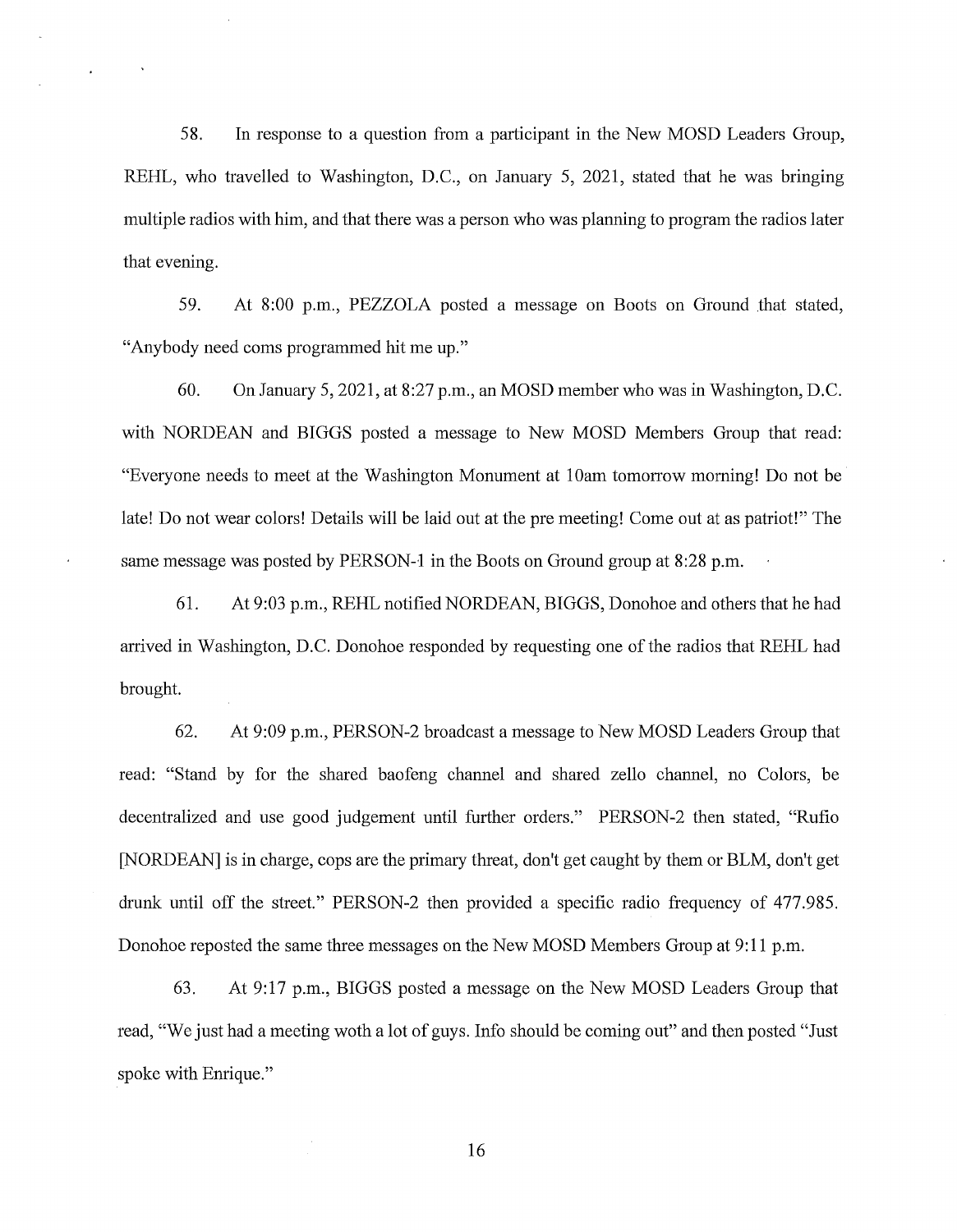64. At 9:20 p.m., PERSON-1 added TARRIO to the NewMOSD Leaders Group.

65. At approximately 9:20 p.m., BIGGS posted a message on the New MOSD Leaders Group that read, "We have a plan. I'm with rufio [NORDEAN]." Donohoe responded, "What's the plan so I can pass it to the MOSD guys." BIGGS responded, "I gave Enrique a plan. The one I told the guys and he said he had one."

66. At 9:36 p.m., Donohoe added TARRIO to the New MOSD Members Group.

67. At 12:01 a.m. on January 6, 2021, TARRIO posted a message on the New MOSD Leaders Group. At 12:03 a.m., Donohoe posted, "Standby" and then reposted the instructions that had been issued in the Boots on Ground group and the New MOSD Members Group regarding the plan to meet at the Washington Monument at 10 a.m.

68. · At 6:37 a.m. on January 6, 2021, Donohoe posted a message to the New MOSD Leaders Group that asked, "Are we gonna do a commanders briefing before the 10 a.m.?"

69. Subsequently, Donohoe posted a message to the New MOSD Members Group and Boots on Ground group that he was on his way to the Washington Monument. Donohoe added, "I have the keys until Rufio [NORDEAN] and Zach [REHL] show up."

70. On January 6, 2021, at 10:00 a.m., a group of approximately 100 Proud Boys members gathered near the Washington Monument, including NORDEAN, BIGGS, REHL, Donohoe, and PEZZOLA.

71. Consistent with the directive issued by TARRIO, NORDEAN, BIGGS, REHL, Donohoe, and others, the group of men standing with NORDEAN, BIGGS, REHL, Donohoe, and PEZZOLA were not wearing Proud Boys colors of black and yellow. Several of the men in the group, including BIGGS and REHL, were holding walkie-talkie style communication devices that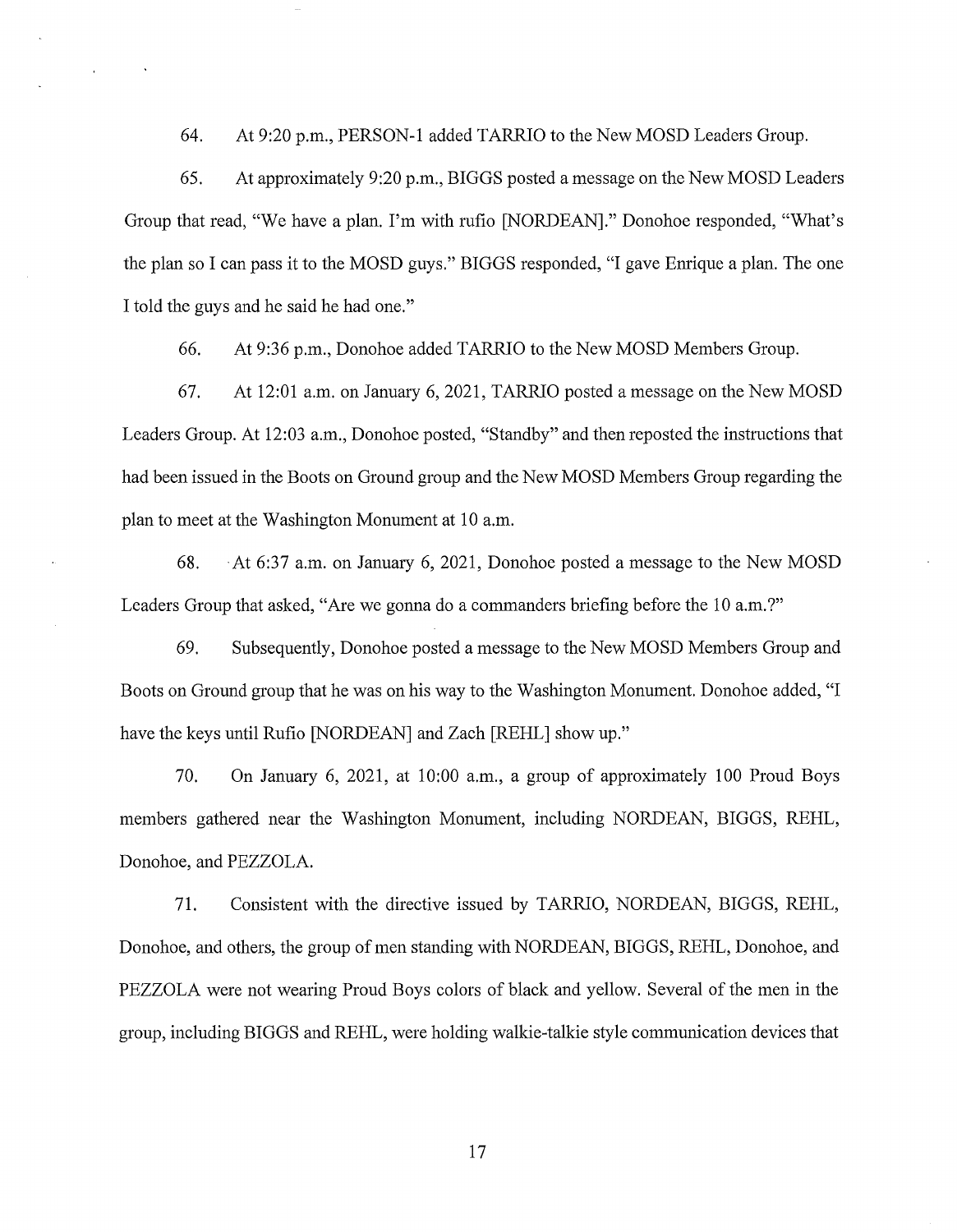members of the MOSD had helped secure. At different times, NORDEAN and BIGGS carried and used a bullhorn to direct the group.

72. Shortly after 10 a.m., NORDEAN and BIGGS led the group away from the rally that was taking place near the Washington Monument and to the west side of the Capitol. On arriving at the west side of the Capitol, NORDEAN and BIGGS marched the group along First Street, Northwest. NORDEAN and BIGGS marched the group past the pedestrian entrance to Capitol grounds, near the Peace Monument. The First Street pedestrian entrance was guarded by a handful of Capitol Police officers. Prominent signs posted on metal barriers at the pedestrian entrance and other locations stated, "AREA CLOSED By order of the United States Capitol Police Board."

73. · NORDEAN and BIGGS marched the group, which included Donohoe and REHL, to the east side of the Capitol, and then back to the west side of the Capitol.

74. Around 12:00 p.m., Donohoe posted a message on a separate encrypted group chat with Proud Boys in which he reported that the group was at the Capitol and then later, "WE ARE WITH 200-300 PBS."

75. Shortly before 12:53 p.m., NORDEAN, BIGGS, and REHL led the group back to the First Street pedestrian entrance near the Peace Monument. The entrance was secured by a small number of Capitol Police officers who were standing behind waist height metal barriers. BIGGS led the assembled crowd in a series of chants using a megaphone. NORDEAN, REHL, Donohoe, and PEZZOLA stood nearby.

76. Seconds before 12:53 p.m., BIGGS was approached by an individual whose identity is known to the grand jury. The individual put one arm around BIGGS's shoulder and spoke to him. Approximately one minute later, this individual crossed the barrier that restricted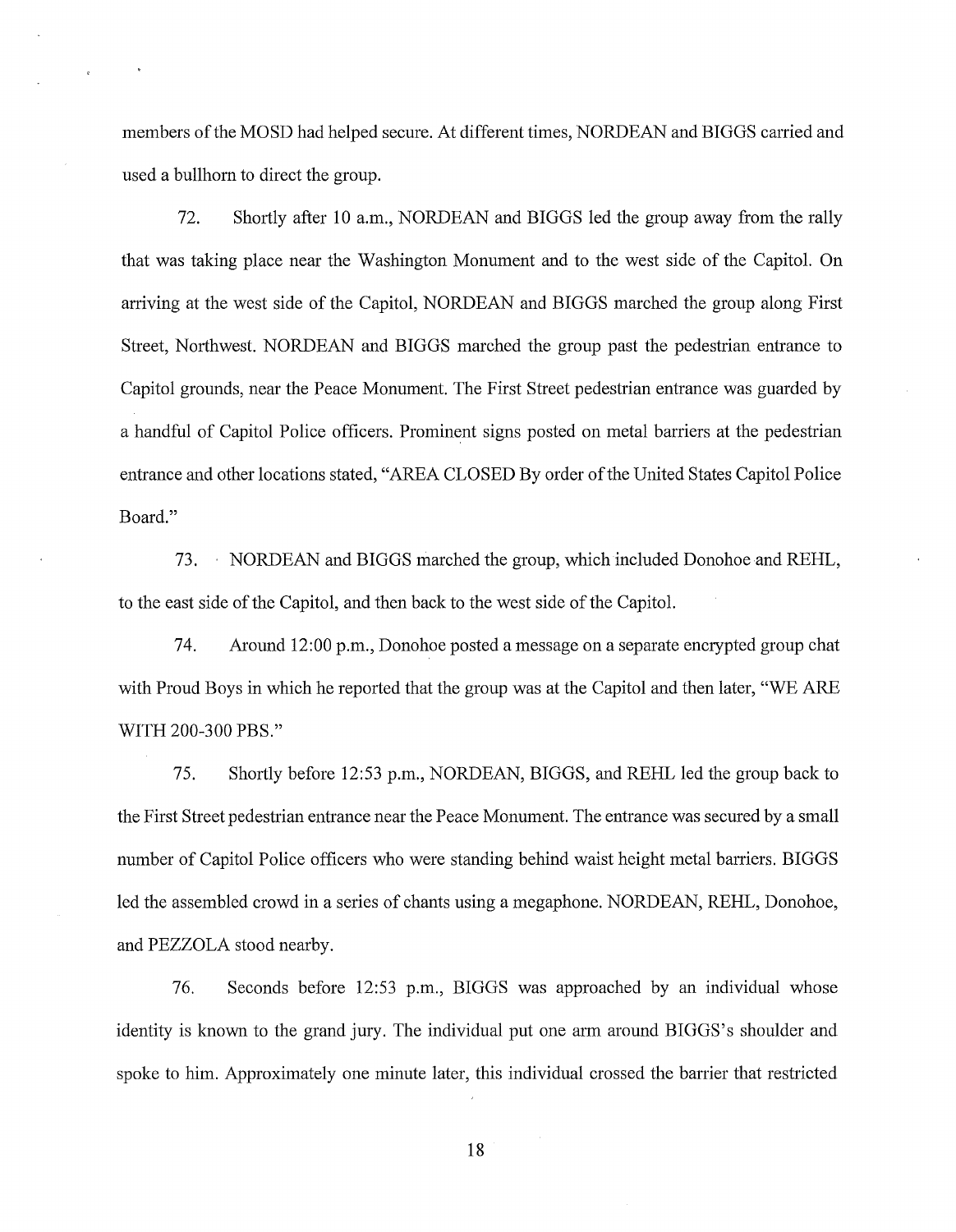access to the Capitol grounds. This was the first barrier protecting the Capitol grounds to be breached on January 6, 2021, and the point of entry for NORDEAN, BIGGS, REHL, Donohoe, and PEZZOLA.

 $\ddot{\phantom{a}}$ 

77. Immediately after the breach, NORDEAN, BIGGS, REHL, Donohoe, and PEZZOLA, together with assembled members of the crowd, charged toward the Capitol by crossing over the barriers meant to restrict access to the Capitol grounds.

78. NORDEAN, BIGGS, REHL, Donohoe, PEZZOLA, and other members of the crowd, advanced toward the west plaza of the Capitol where additional metal barricades and law enforcement were deployed to protect the Capitol and its occupants from the advancing crowd.

79. As BIGGS unlawfully advanced toward the Capitol he recorded himself stating, "Dude, we're right in front of the Capitol right now. American citizens are storming the Capitoltaking it back right now. There's millions of people out here; this is fucking crazy. Oh my God! This is such history! This is insane. We've gone through every barricade thus far. Fuck you!"

80. Within minutes of unlawfully crossing onto Capitol grounds, NORDEAN, BIGGS, REHL, Donohoe, PEZZOLA, and other Proud Boys members moved to the front of the crowd.

81. NORDEAN and BIGGS, together with other members of the crowd, tore down a black metal fence that separated the crowd from law enforcement.

82. After tearing down the fence, NORDEAN, BIGGS, REHL, Donohoe, and PEZZOLA, and many others who had been led by NORDEAN and BIGGS to the Capitol advanced past the trampled barrier into the west plaza of the Capitol grounds.

83. Upon arriving at the west plaza, NORDEAN, BIGGS, REHL, Donohoe, and PEZZOLA positioned themselves at or near the front of the crowd in the west plaza. While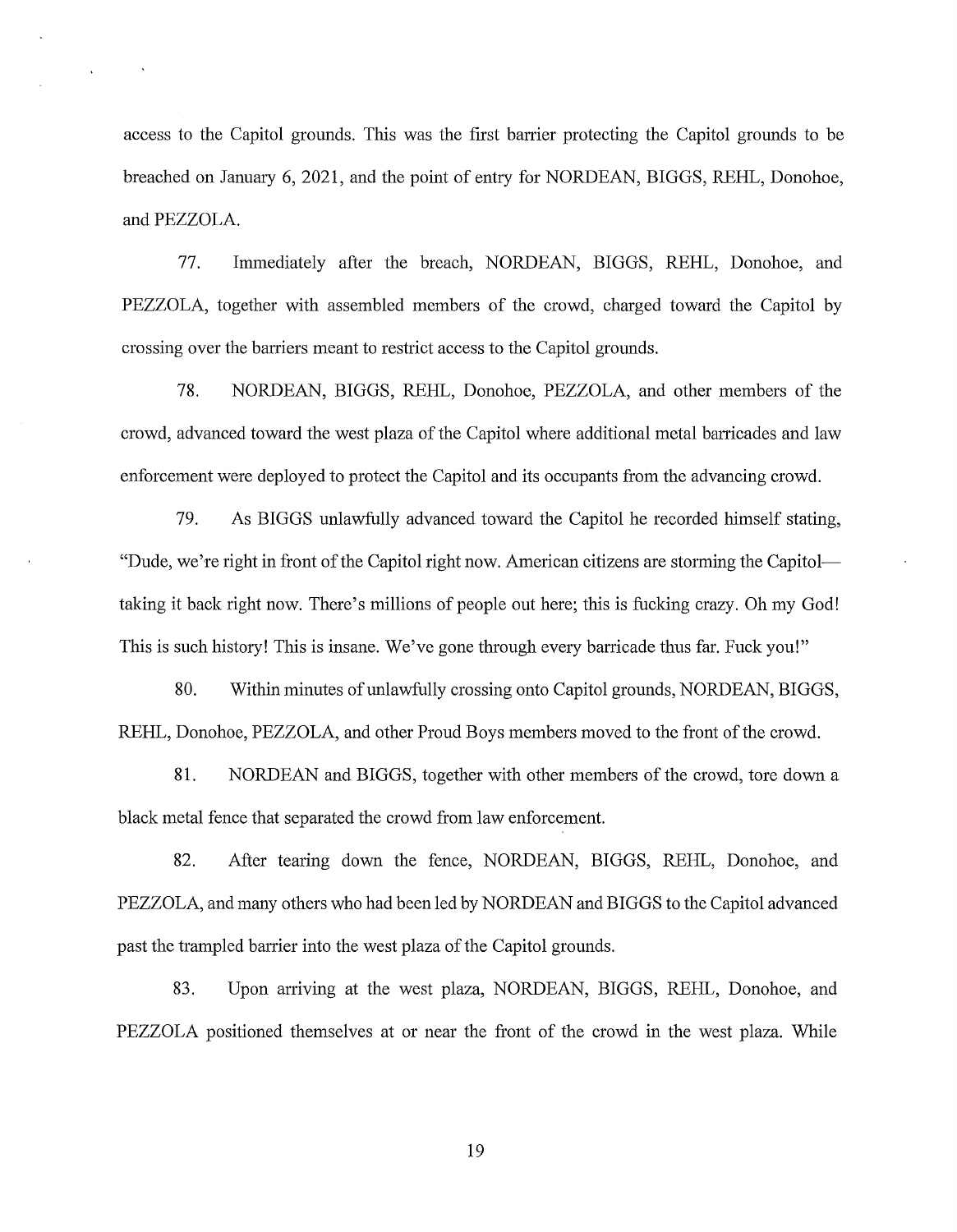standing at the front of the crowd opposite law enforcement in riot gear, NORDEAN and BIGGS exchanged a hug and handshake.

84. While standing in the west plaza of the Capitol, BIGGS took another video in which he announced, "we've just taken the Capitol."

85. Shortly after 1:00 p.m., messages were posted by PERSON-I and PERSON-2 in the New MOSD Leaders Group that stated, "Push inside! Find some eggs and rotten tomatoes!" and "They deploy the mace yet." Donohoe posted, "We are trying."

86. PEZZOLA moved toward the front of the police line and ripped away a Capitol Police officer's riot shield, while the officer was physically engaging with individuals who had gathered unlawfully into the west plaza of the Capitol.

87. Donohoe threw two water bottles at a line of law enforcement officers engaged in the lawful performance of their official duties who were attempting to prevent the mob's advance in the west plaza at the Capitol.

88. Shortly thereafter, Donohoe and PEZZOLA combined to carry the riot shield through the west plaza. After reaching the rear of the concrete area of the west plaza, Donohoe posted a message at 1 :37 p.m. that read, "Got a riot shield." While standing at the rear of the plaza, Donohoe took a picture of PEZZOLA holding the riot shield and making a hand gesture associated with the Proud Boys.

89. Around the same time, NORDEAN, BIGGS, and REHL moved to the rear of the west plaza as well. NORDEAN, BIGGS, and others then moved further away onto the lawn of the Capitol, where, at 1 :27 p.m., BIGGS filmed a selfie-style video with NORDEAN and others who had marched with them to the Capitol in which BIGGS declared, "So we just stormed the fucking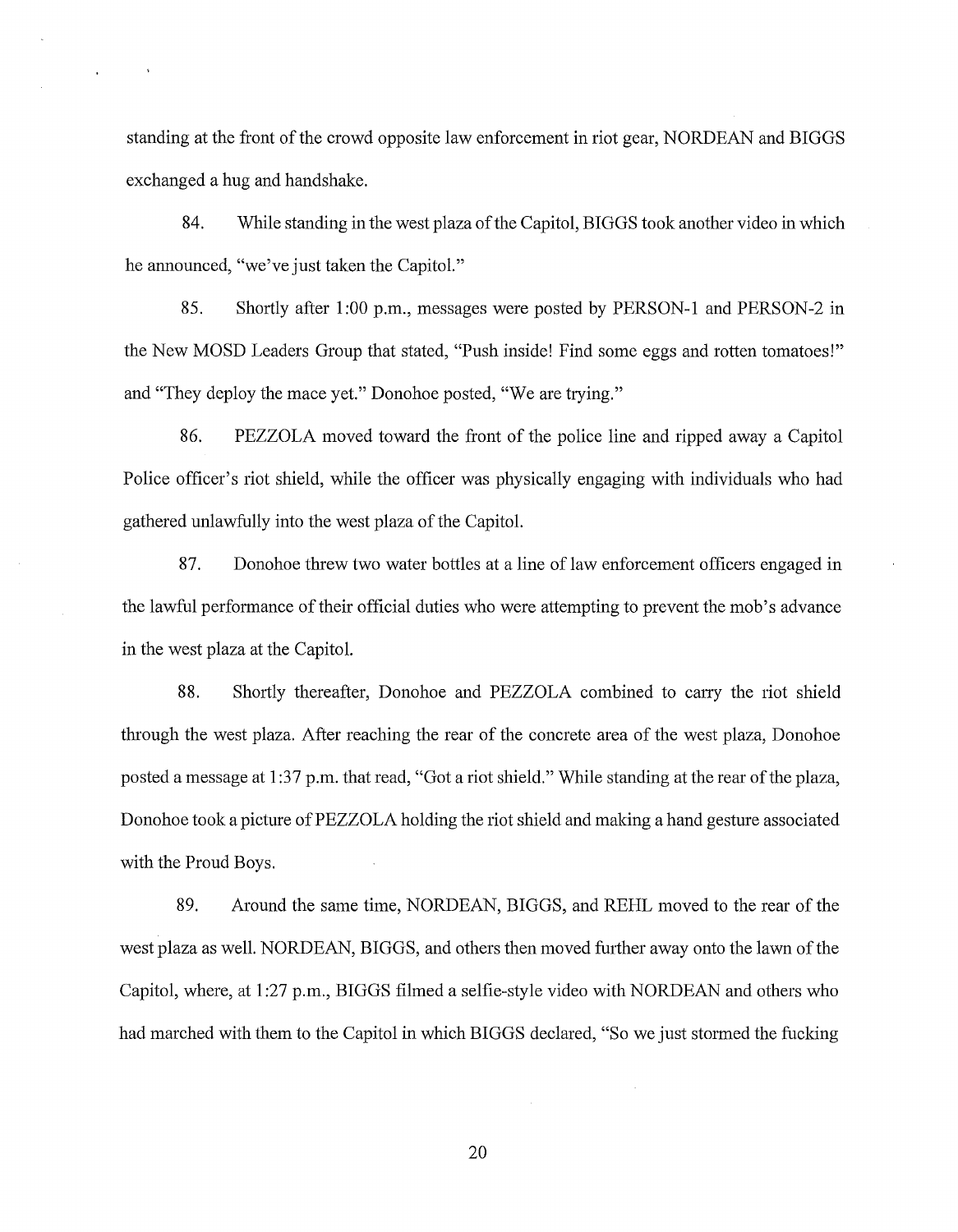Capitol. Took the motherfucking place back. That was so much fun." BIGGS then added, "January 6 will be a day in infamy."

90. Shortly before 2:00 p.m., NORDEAN and BIGGS had moved back toward the Capitol and were near a set of concrete stairs that led to the Upper West Terrace of the Capitol. Donohoe and PEZZOLA had also moved to the same area at the base of the stairs.

91. Donohoe pushed forward to assist the crowd's effort to advance up the concrete stairs toward the Capitol. The crowd overwhelmed law enforcement who were attempting to stop the crowd from advancing. BIGGS and PEZZOLA traveled up the stairway with the crowd.

92. At the top of the flight of stairs leading from the west plaza to the Capitol, PEZZOLA shouted at Capitol Police officers attempting to prevent the crowd from advancing further, words to the effect of, "We ain't stopping! We ain't fucking stopping! Fuck you! ... You think Antifa's fucking bad, just you wait!," among other things.

93. At approximately 2:13 p.m., PEZZOLA used the riot shield he had taken from a Capitol Police officer to break a window of the Capitol. The first members of the mob entered the Capitol through this broken window.

94. Seconds later, PEZZOLA entered the Capitol through the window he had broken. Other members of the mob entered the building and forced open an adjacent door from the inside.

95. At 2:14 p.m., BIGGS entered the Capitol through the adjacent door with other MOSD members. Within minutes, the Senate suspended the Certification of the Electoral College Vote.

96. BIGGS subsequently exited the Capitol on the east side of the building, and BIGGS and several other Proud Boys members posed for a picture at the top of the steps on the east side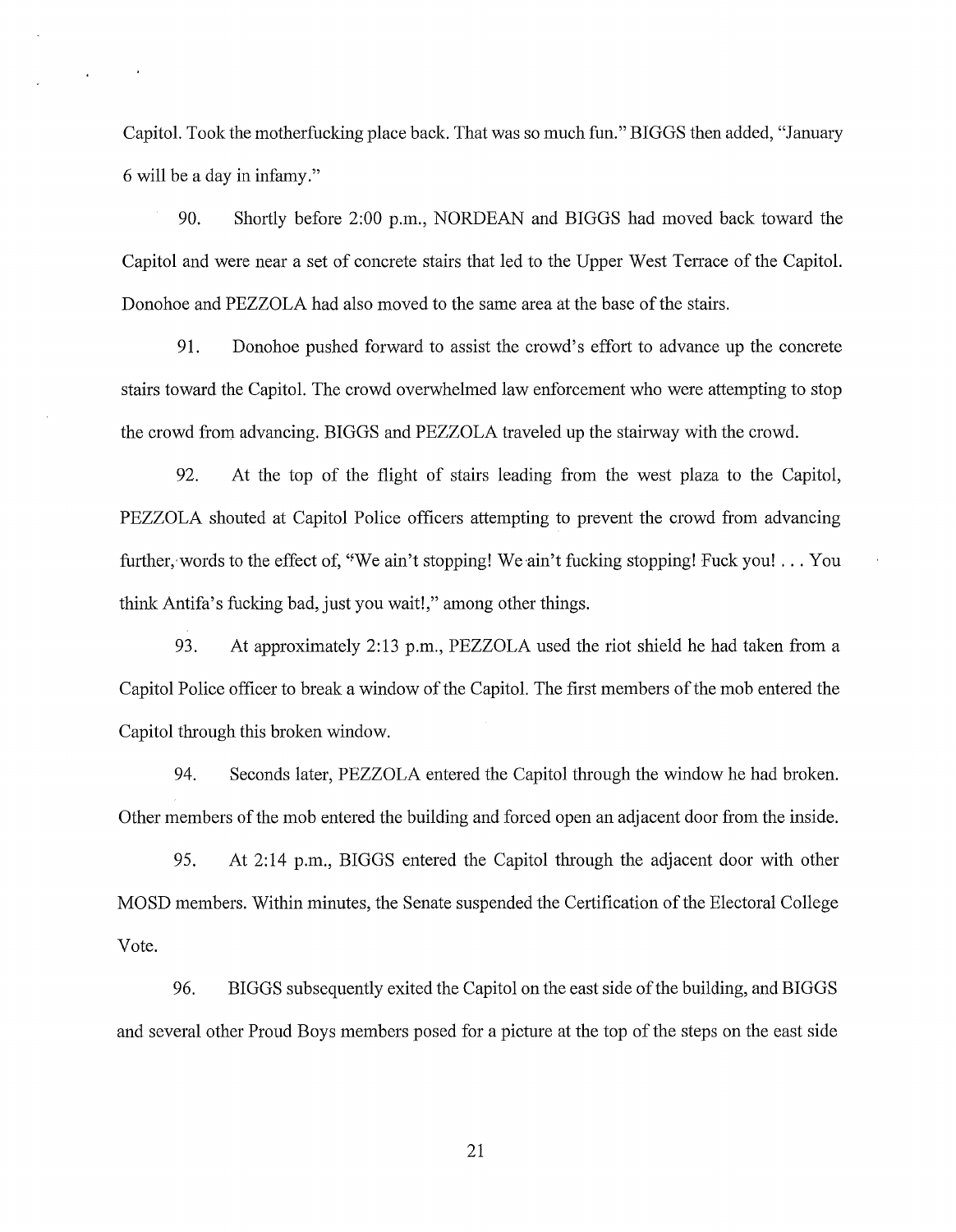of the Capitol. BIGGS also took a video in which he surveyed the crowd and then stated, "We've taken the Capitol."

 $\bar{R}$ 

 $\epsilon$ 

97. At 2:36 p.m., TARRIO made a public post on social media that read, "After I finish watching this I'll make a statement about my arrest...But for now I'm enjoying the show...Do what must be done. #WeThePeople."

98. NORDEAN entered the Capitol at 2:37 p.m. where he reunited with other Proud Boys members, who had entered the building with BIGGS.

99. At 2:38 p.m., TARRIO made a public post on social media that read, "Don't fucking leave."

100. At approximately 2:39 p.m., TARRIO responded to a question posed by a Proud Boys member—"Are we a militia yet?"—with a one word voice note in which TARRIO stated, "Yep." TARRIO then posted two additional messages that stated, "Make no mistake..." and then "We did this..."

101. At 2:40 p.m., thirty minutes after first entering the Capitol on the west side, BIGGS and others forcibly re-entered the Capitol through the Columbus Doors on the east side of the Capitol, pushing past at least one law enforcement officer and entering the Capitol.

102. After re-entering the Capitol by force, BIGGS and other Proud Boys he had entered with traveled to the Senate chamber where the Certification of the Electoral College Vote would have been occurring, had it not been suspended due to the ongoing attack.

103. At 2:41 p.m., TARRIO made a public post on social media that read, "Proud Of My Boys and my country."

104. REHL entered the Capitol at approximately 2:53 p.m. through the same door first entered by BIGGS on the west side of the building.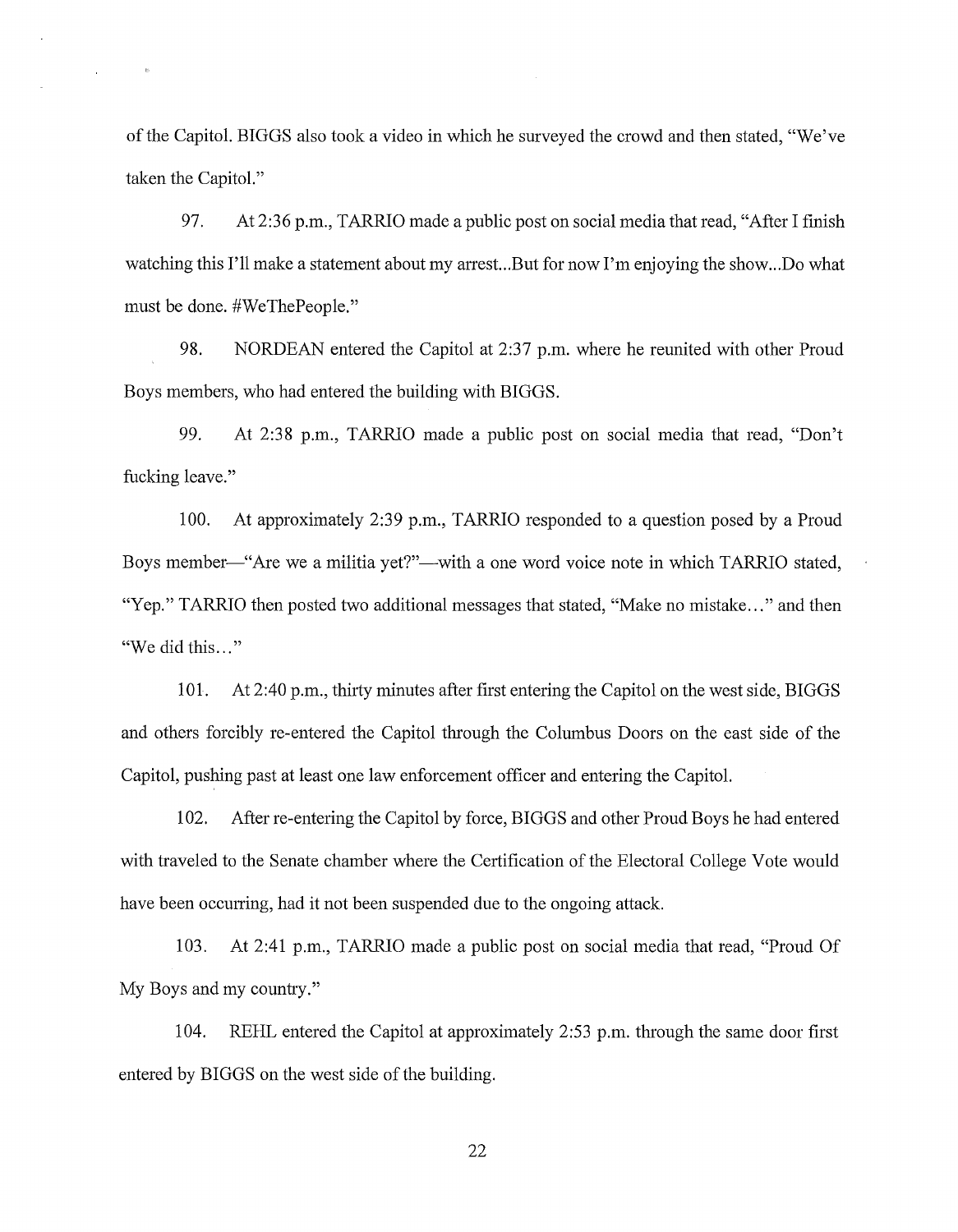105. While NORDEAN and BIGGS were moving in and out of the Capitol, TARRIO attempted to communicate with them by phone. TARRIO placed a phone call to NORDEAN at 2:53 p.m. and to BIGGS at 2:54 p.m. BIGGS had a 42 second call with TARRIO at 2:54 p.m.

106. At 2:57 p.m., TARRIO posted a message on social media that read, "1776" and then "Revolutionaries are now at the Rayburn building," which referred to a House of Representatives office building that had been referenced in the "1776 Returns" plan received by TARRIO on December 30, 2020.

107. At 7:39 p.m., PERSON-1 sent two text messages to TARRIO that read, "Brother. You know we made this happen[,]" and "I'm so proud of my country today." TARRIO responded, "I know." At 7:44 p.m., the conversation continued, with PERSON-1 texting, "1776 motherfuckers." TARRIO responded, "The Winter Palace." PERSON-1 texted, "Dude. Did we just influence history?" TARRIO responded, "Let's first see how this plays out." PERSON-1 stated, "They HAVE to certify today! Or it's invalid." These messages were exchanged before the Senate returned to its chamber at approximately 8:00 p.m. to resume certifying the Electoral College vote.

108. At 11 :16 p.m., TARRIO posted a message on social media that featured a video of a masked man resembling TARRIO, wearing a flowing black cape, standing in front of a deserted Capitol. The video was captioned, "Premonition."

(In violation of Title 18, United States Code, Section 2384)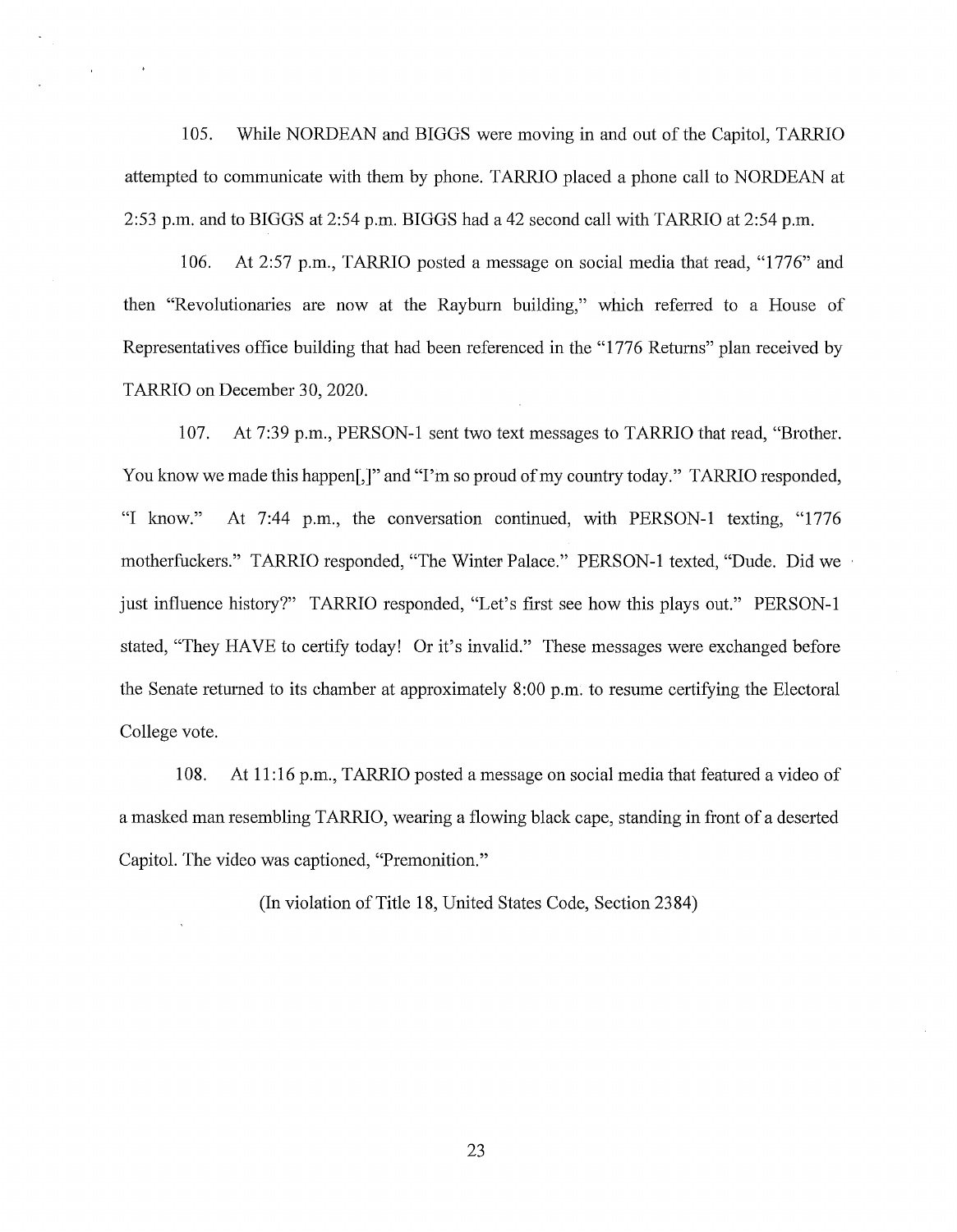#### **COUNT TWO (18 U.S.C. § 1512(k)) (Conspiracy to Obstruct an Official Proceeding)**

 $\sim 10^{11}$ 

 $\sim$  10  $\pm$ 

109. Paragraphs 1 through 24 and 29 through 108 of this Indictment are re-alleged and incorporated as though set forth herein.

llO. From in and around December 2020, through in and around January 2021, in the District of Columbia and elsewhere, the defendants,

# **ENRIQUE TARRIO, ETHAN NORDEAN, JOSEPH BIGGS, ZACHARY REHL, and DOMINIC PEZZOLA,**

did knowingly combine, conspire, confederate, and agree with each other and other persons known and unknown to the Grand Jury, to corruptly obstruct, influence, and impede an official proceeding, that is, the Certification of the Electoral College vote, in violation of Title 18, United States Code, Section  $1512(c)(2)$ .

(In violation of Title 18, United States Code, Section 1512(k))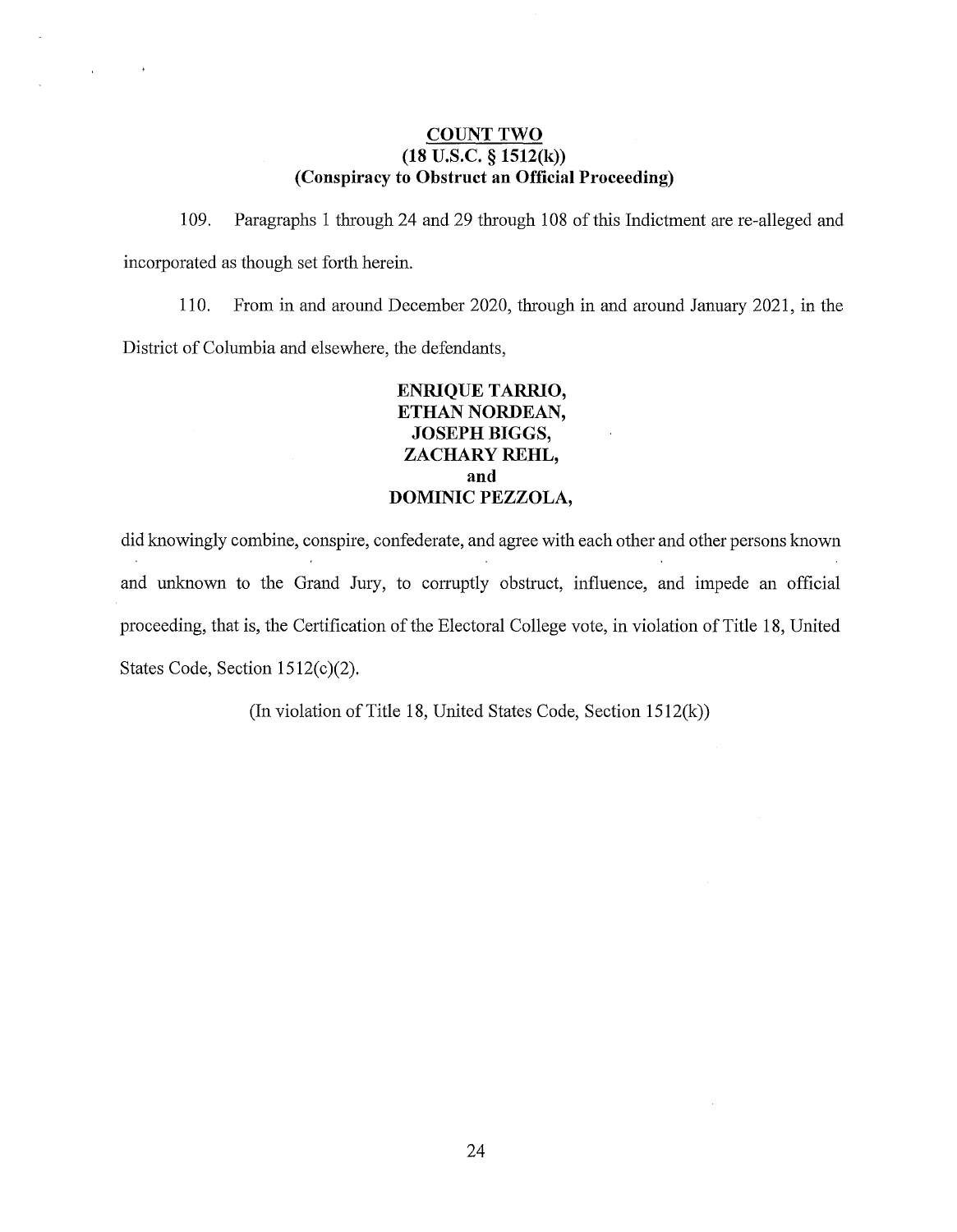# **COUNT THREE (18 U.S.C.** §§ **1512(c)(2), 2) (Obstruction of an Official Proceeding and Aiding and Abetting)**

 $\sim$   $\lambda$ 

 $\mathcal{L}^{\text{max}}_{\text{max}}$ 

111. Paragraphs 1 through 24 and 29 through 108 of this Indictment are re-alleged and incorporated as though set forth herein.

112. On or about January 6, 2021, in the District of Columbia and elsewhere, the defendants,

# **ENRIQUE TARRIO, ETHAN NORDEAN, JOSEPH BIGGS, ZACHARY REHL, and DOMINIC PEZZOLA,**

attempted to, and did, corruptly obstruct, influence, and impede an official proceeding, that is, the certification of the Electoral College vote, and did aid and abet others known and unknown to the grand jury to do the same.

(In violation of Title 18, United States Code, Sections 1512(c)(2), 2)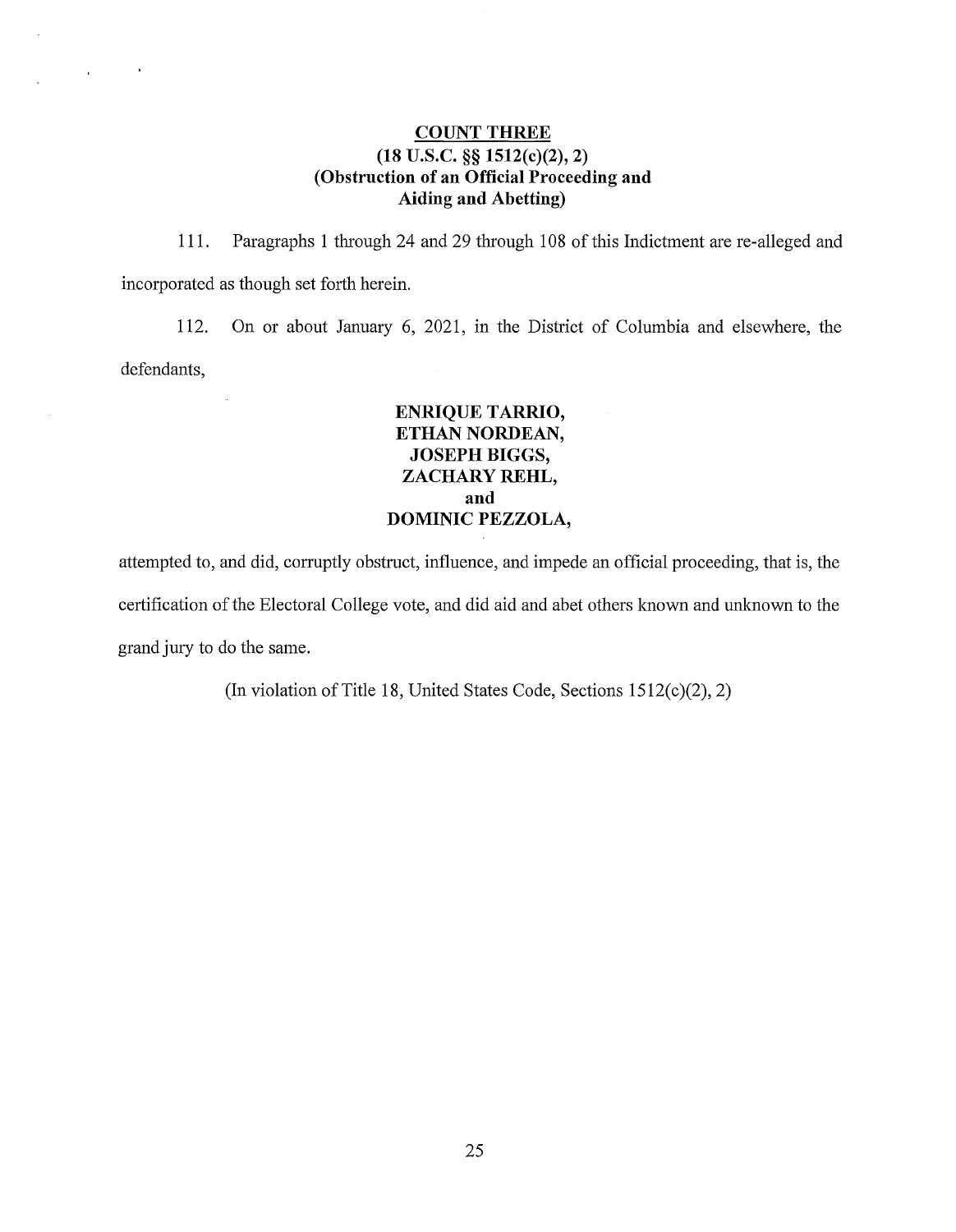## **COUNT FOUR (18 u.s.c. § 372) (Conspiracy to Prevent an Officer from Discharging Any Duties)**

 $\bar{z}$ 

 $\mathcal{L}$ 

113. Paragraphs 1 through 24 and 29 through 108 of this Indictment are re-alleged and incorporated as though set forth herein.

114. From in and around December 2020, through in and around January 2021, in the District of Columbia and elsewhere, the defendants,

# **ENRIQUE TARRIO, ETHAN NORDEAN, JOSEPH BIGGS, ZACHARY REHL, and DOMINIC PEZZOLA,**

did knowingly conspire and agree together and with each other to prevent by force, intimidation, and threat, any person, that is, Members of the United States Congress and law enforcement officers, from discharging any duties of any office, trust, and place of confidence under the United States, and to induce by force, intimidation, and threat, any officer of the United States, that is, Members of the United States Congress and law enforcement officers, to leave the place where their duties as officers were required to be performed.

(In violation of Title 18, United States Code, Section 372)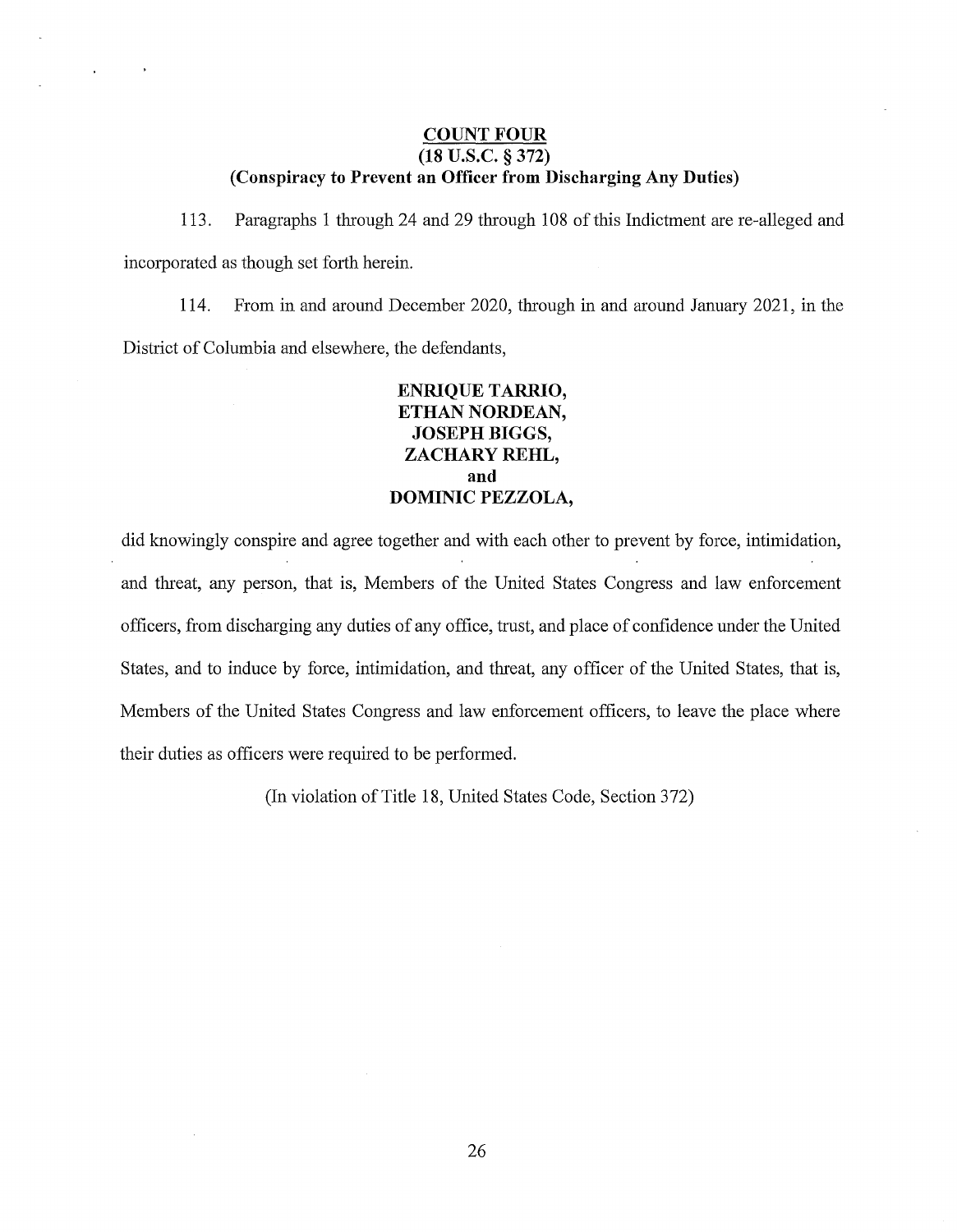## **COUNT FIVE (18 U.S.C. § 231(a)(3), 2) (Civil Disorder and Aiding and Abetting)**

 $\ddot{\phantom{1}}$ 

115. Paragraphs 1 through 24 and 29 through 108 of this Indictment are re-alleged and incorporated as though set forth herein.

116. As set forth in paragraphs 81, 82, and 91, on or about January 6, 2021, in the District of Columbia and elsewhere, the defendants,

# **ETHAN NORDEAN, JOSEPH BIGGS, ZACHARY REHL, ENRIQUE TARRIO, and DOMINIC PEZZOLA,**

committed and attempted to commit an act to obstruct, impede, and interfere with law enforcement officers, lawfully engaged in the lawful performance of their official duties, incident to and during the commission of a civil disorder which in any way and degree obstructed, delayed, and adversely affected commerce and the movement of any article and commodity in commerce and the conduct and performance of any federally protected function.

(In violation of Title 18, United States Code, Section 23l(a)(3), 2)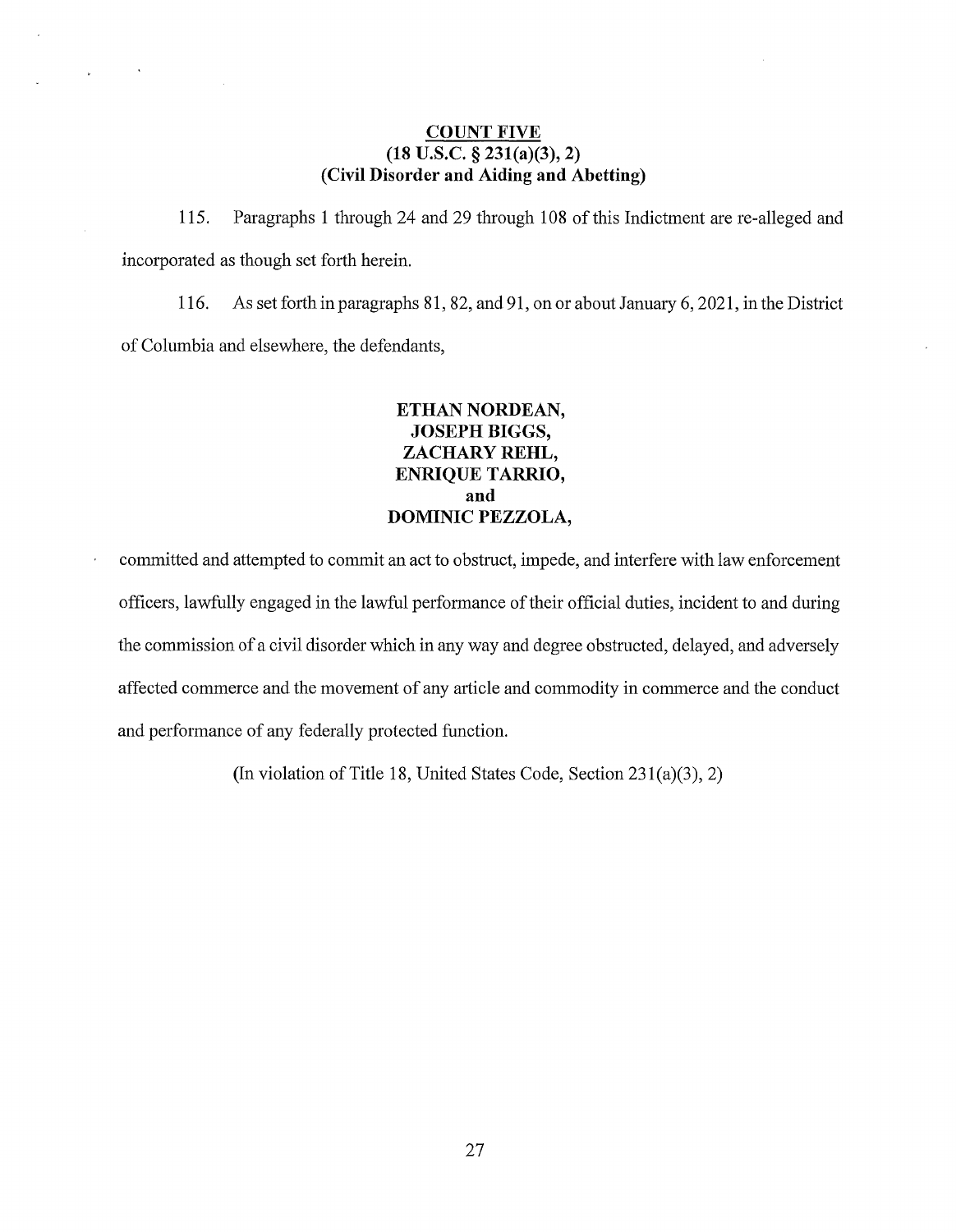#### **COUNT SIX (18 u.s.c. § 1361, 2) (Destruction of Government Property and Aiding and Abetting)**

117. Paragraphs 1 through 24 and 29 through 108 of this Indictment are re-alleged and incorporated as though set forth herein.

118. As set forth in paragraph 81, on or about January 6, 2021, in the District of Columbia and elsewhere, the defendants,

# **ETHAN NORDEAN, JOSEPH BIGGS, ZACHARY REHL, ENRIQUE TARRIO, and DOMINIC PEZZOLA,**

did willfully injure and commit depredation against property of the United States, and of any department and agency thereof, and any property which has been and is being manufactured and constructed for the United States, and any department and agency thereof, that is a black metal fence, causing damage in an amount more than \$1000.

(In violation of Title 18, United States Code, Section 1361, 2)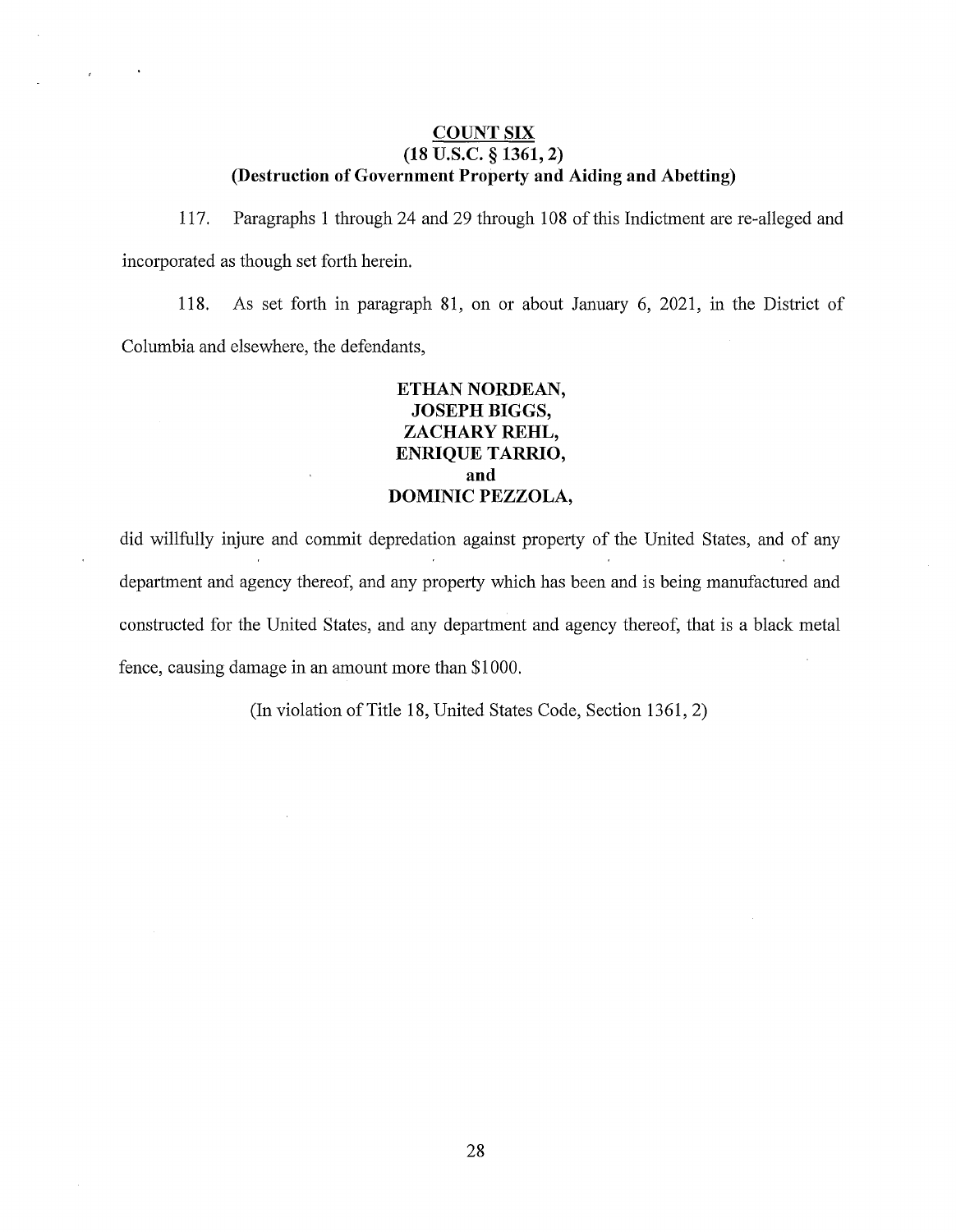#### **COUNT SEVEN (18 u.s.c. § 1361, 2) (Destruction of Government Property and Aiding and Abetting)**

119. Paragraphs 1 through 24 and 29 through 108 of this Indictment are re-alleged and incorporated as though set forth herein.

120. As set for the in paragraphs 93 and 94, on or about January 6, 2021, in the District of Columbia and elsewhere, the defendants,

## **ETHAN NORDEAN, JOSEPH BIGGS, ZACHARY REHL, ENRIQUE TARRIO, and DOMINIC PEZZOLA,**

did willfully injure and commit depredation against property of the United States, and of any department and agency thereof, and any property which has been and is being manufactured and constructed for the United States, and any department or agency thereof, that is a window adjacent to the Senate Wing Door of the U.S. Capitol, causing damage in an amount more than \$1000.

(In violation of Title 18, United States Code, Section 1361, 2)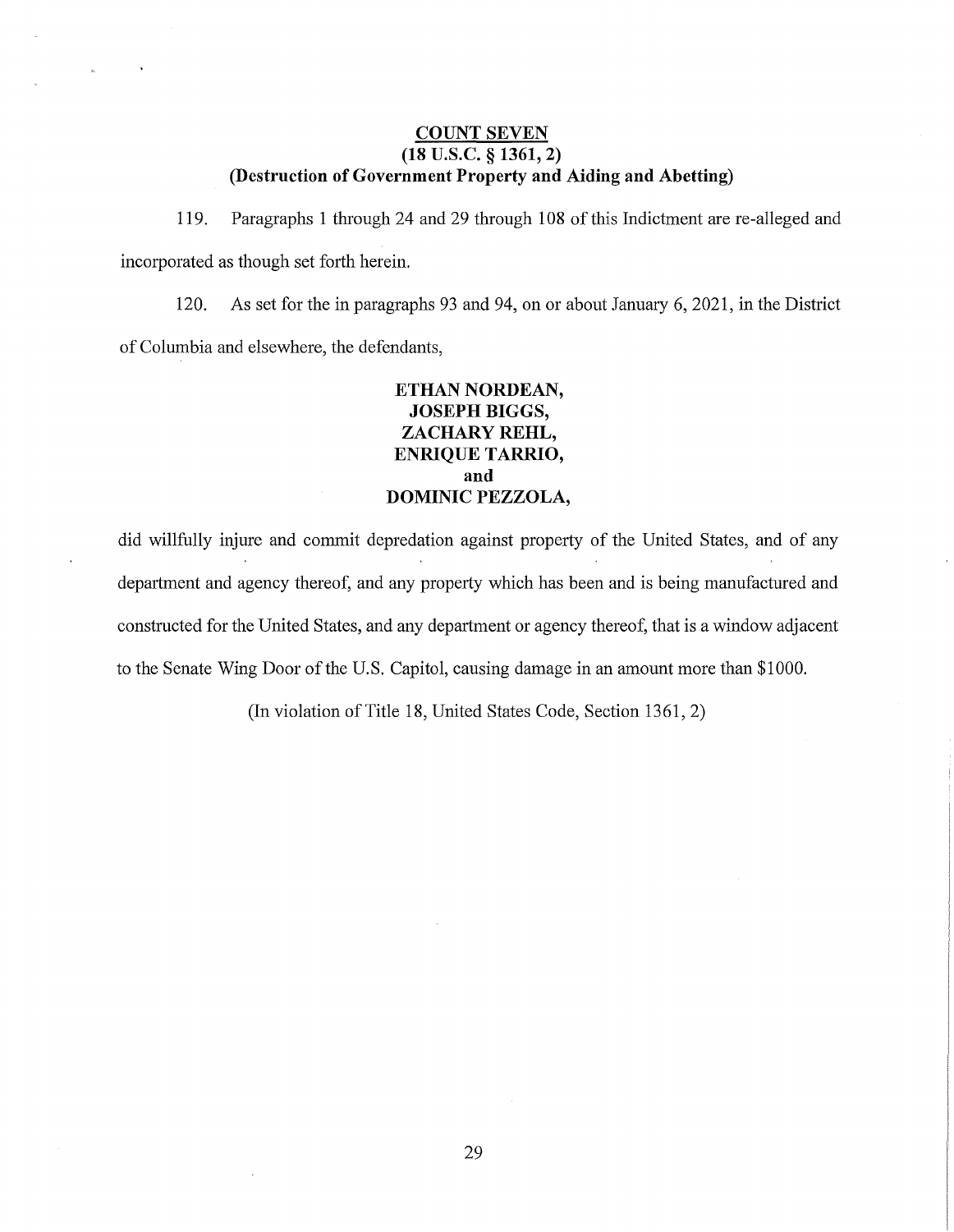#### **COUNT EIGHT**   $(18 \text{ U.S.C.} \S 111(a)(1))$ **(Assaulting, Resisting, or Impeding Certain Officers)**

121. Paragraphs 1 through 24 and 29 through 108 of this Indictment are re-alleged and incorporated as though set forth herein.

122. As set forth in paragraph 87, on January 6, 2021, in the District of Columbia,

# **ETHAN NORDEAN, JOSEPH BIGGS, ZACHARY REHL, ENRIQUE TARRIO, and DOMINIC PEZZOLA,**

with intent to commit a felony, that is, obstruction of an official proceeding, as charged in Count Two of this indictment, did forcibly assault, resist, oppose, impede, intimidate, and interfere with, an officer and employee of the United States, and of any branch of the United States Government (including any member of the uniformed services), by throwing a water bottle at law enforcement.

(In violation of Title 18, United States Code, Section  $111(a)(1)$ )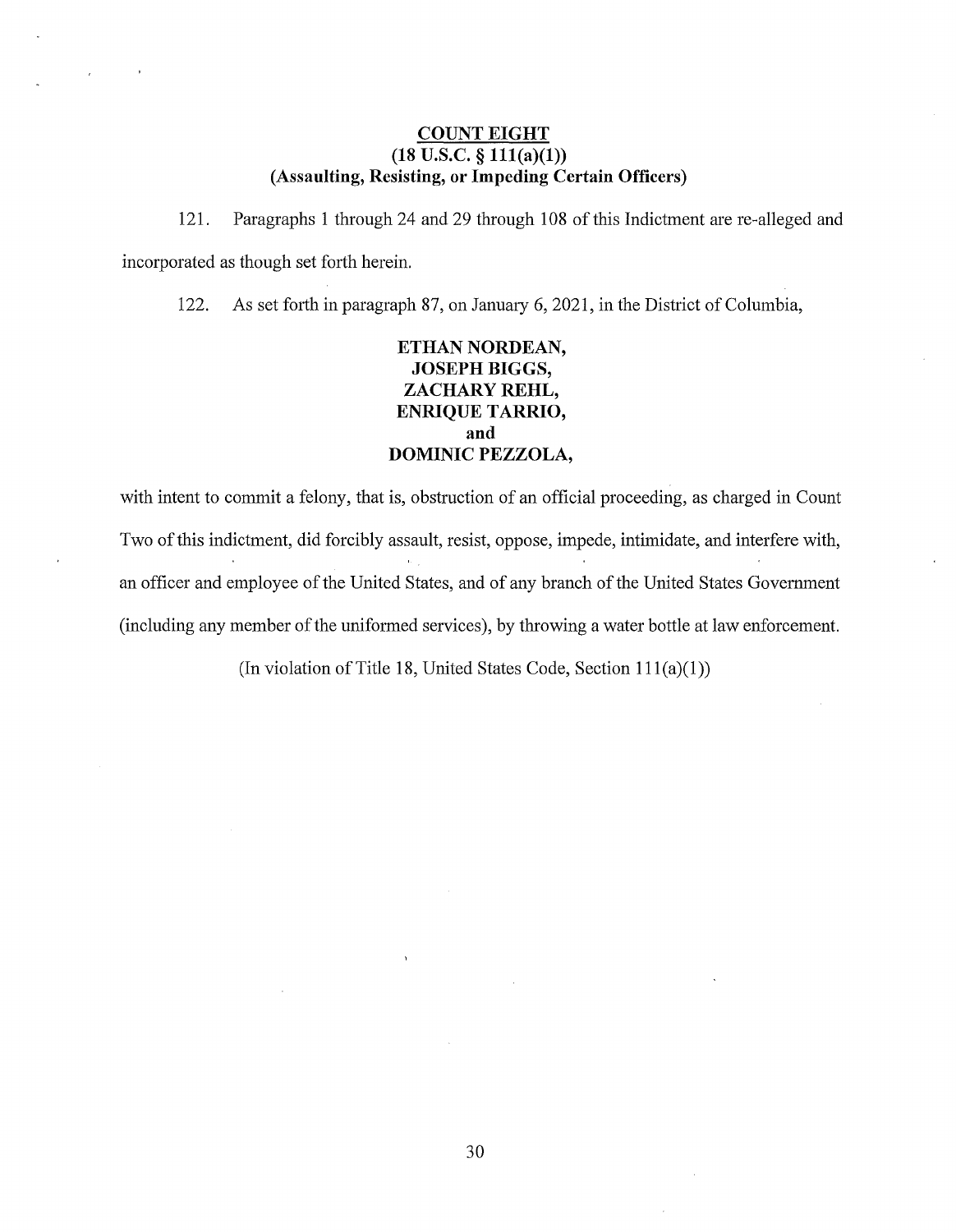#### **COUNT NINE**   $(18 \text{ U.S.C. } § 111(a)(1))$ **(Assaulting, Resisting, or Impeding Certain Officers)**

123. Paragraphs 1 through 24 and 29 through 108 of this Indictment are re-alleged and incorporated as though set forth herein.

124. As set forth in paragraph 86, on or about January 6, 2021, in the District of Columbia,

## **ETHAN NORDEAN, JOSEPH BIGGS, ZACHARY REHL, ENRIQUE TARRIO, and DOMINIC PEZZOLA,**

with intent to commit a felony, that is obstruction of an official proceeding, as charged in Count Two of this Indictment, did forcibly assault, resist, oppose, impede, intimidate, and interfere with, an officer and employee of the United States, and of any branch of the United States Government (including any member of the uniformed services), and did make physical contact with that officer and employee, while such person was engaged in and on account of the performance of official duties.

(In violation of Title 18, United States Code, Section  $111(a)(1)$ )